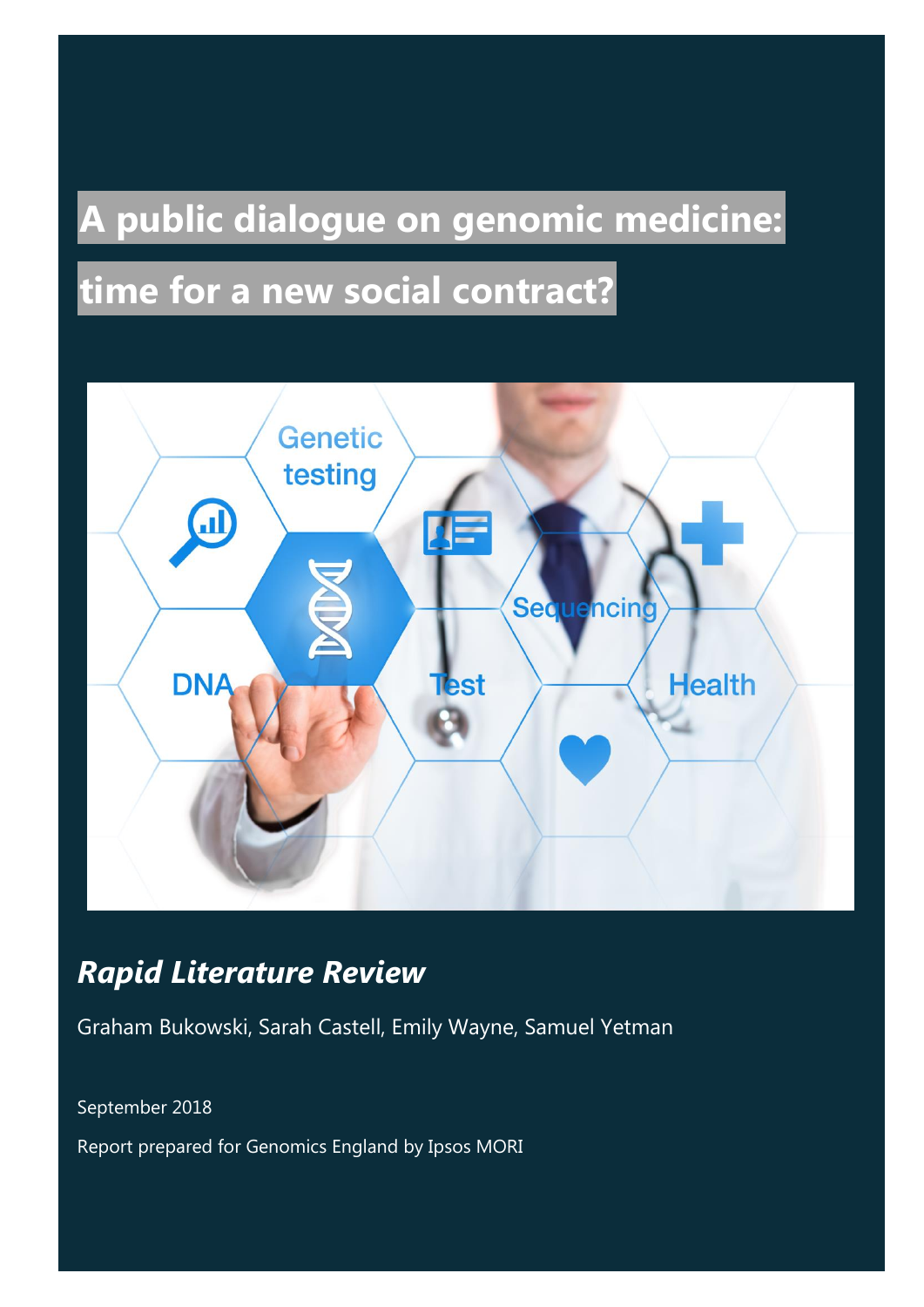## Summary of findings

## **Background**

Genomics England with support from Sciencewise, has commissioned Ipsos MORI to undertake a series of public dialogue workshops exploring how the public feel that genomic medicine should best be 'mainstreamed' into the NHS. The project involves exploring the principles the public believe should underline any 'social contract' between the public and providers of genomic medicine.

The dialogue is intended to build on existing research in this field, and fill gaps in public attitudes work which has already taken place. A brief and rapid literature review has shown us what is already known by the public, and also the views of experts, clinicians, and patients on some of the 'live issues' in genomics.

The documents we assessed highlight areas where further public debate is needed. In this document we identify seven areas where the literature gives us a head start on which issues should be covered, what is known about them already, and the implications for our dialogue.

## Key implications of what is already known, for this dialogue

1) Awareness of genomics is low; we should ensure that fundamental concepts around data, science, research, and the healthcare system today are understood; discuss what genomics can and cannot achieve, and what will happen if public support is absent; and use Understanding Patient Data (UPD) terminology for clearest expression of concepts.

2) Younger people and ethnic minorities have different concerns around genomics from other audiences; these should be accounted for. We should, potentially, sample for young people, and reflect BAME audiences in the sample as a whole, plus ensure our materials give specific case study examples relating to the concerns of BAME groups.

3) The public perceive a range of individual, also longer term societal, benefits and risks. We need to present examples of how these might play out to work out how they assess and balance them.

In particular, there are **uncertainties** specific to genomic research and treatment, where risks and benefits are not certain. These include the scope of genomics' impact, the possibility of diagnosis without certainty of treatment, the speed of uptake of genomics, and longer term social changes to the fabric of society (for better or worse). The current dialogue can explore these more systematically than previous research has achieved.

4) There is a need to deepen our understanding of where public 'red lines' are on the following issues:

• How incidental findings should be handled; we could explore legal issues, timing of information, plus ethical issues around impacts on the family (ancestry, finding out non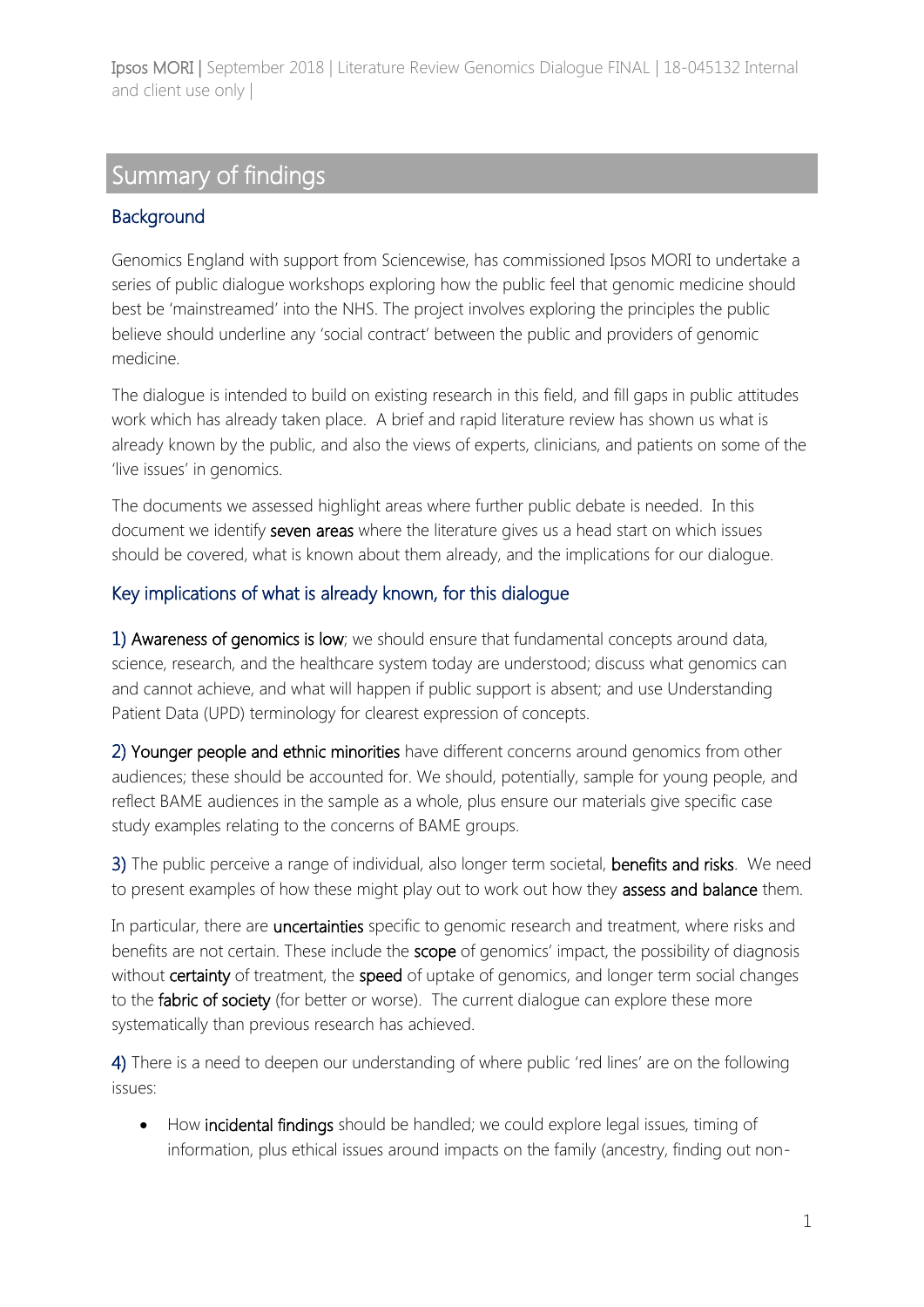genomic information, information about babies and young people, different cultural understandings of kinship).

• Issues around the processes of consent: how reasonable consent can be achieved given the uncertainties of future data use, the ethics of automatic opt-in, questions of equity around dynamic consent, and the role of advice and counselling.

5) Issues around access to, and use of, genomic data. Previous research has looked at commercial access to health data from a number of different angles. This study should focus on issues specific to genomics, such as:

- particular risks to individuals and society around insurance uses of genomic information
- the role of public and private partnerships in delivery of genomics
- international data sharing, when the data is genomic data

...and exploring these issues in the light of different age and socioeconomic groups.

6) Public, patients and clinicians are all concerned about the current and future capabilities of the NHS. The success of genomics will be determined by how it can be deployed within the constraints of the existing healthcare system. The dialogue could discuss public expectations around: how hybrid models of research and care could work; how the NHS workforce can be upskilled to meet demand; and how the NHS should demonstrate its data protection capabilities.

7) Communications, language, and terminology: there is a good background knowledge of principles already, gained through a number of studies and reviews. This dialogue should focus on what the public need to know about a national level rollout; covering increasing awareness of the potential of genomics, its uncertainties and risks; the level and detail of information required, and the different needs of particular groups.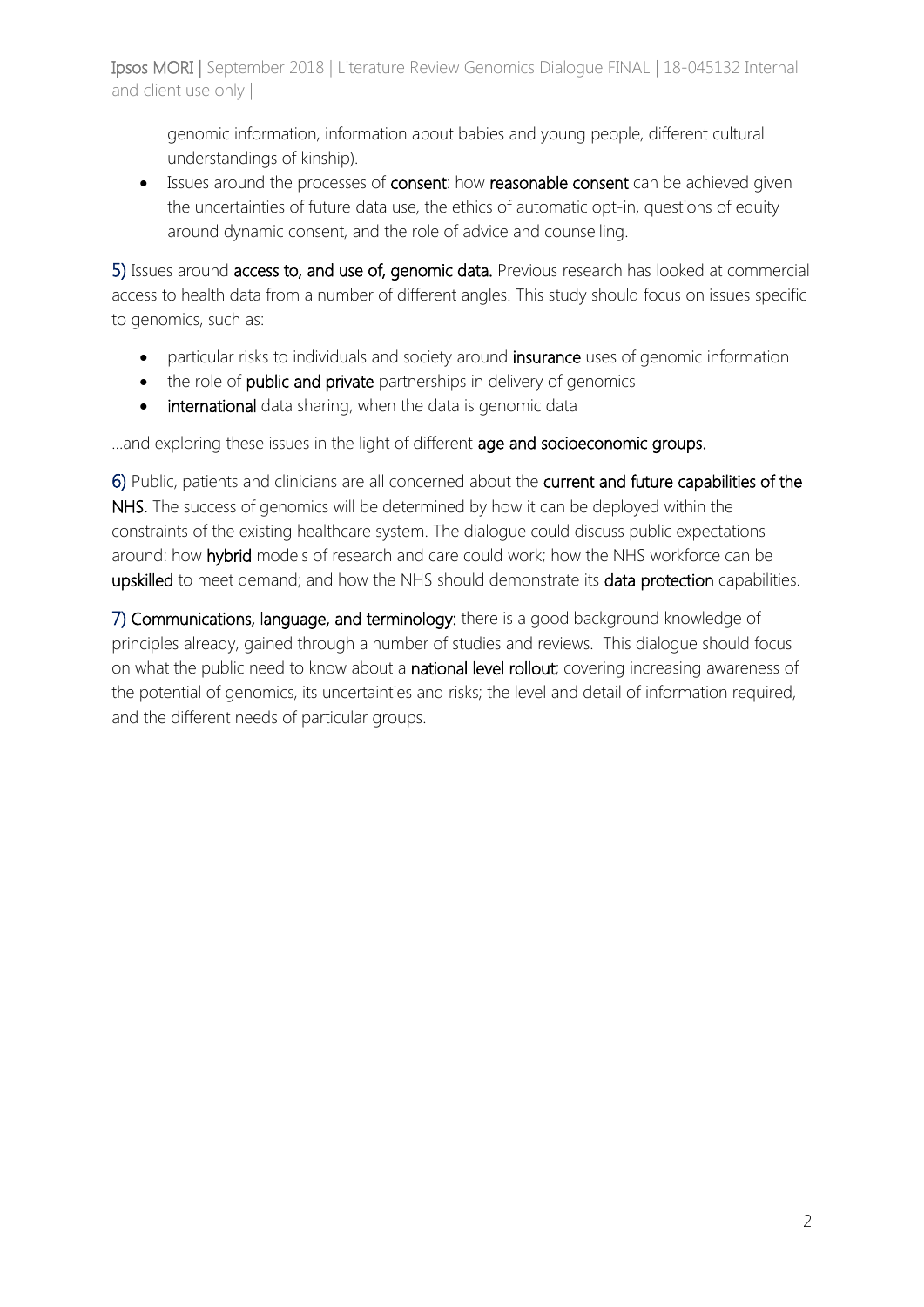## 1. Background and Objectives

Genomics England with support from Sciencewise, has commissioned Ipsos MORI to undertake a series of public dialogue workshops exploring how the public feel that genomic medicine should best be 'mainstreamed' into the NHS. The project involves exploring the principles the public believe should underline any 'social contract' between the public and providers of genomic medicine. The dialogue is intended to build on existing research in this field, and fill gaps in public attitudes work which has already taken place. This rapid literature review therefore synthesises the findings of recent research, on attitudes to genomic data and related issues. It will be used to inform the design and scope of the public dialogue workshops, influencing such questions as how the project is sampled, the types of materials shown and the areas we cover in discussion.

This review has a small scope and tight focus. It identifies specific gaps in previous research scope, plus any insights which raise questions and need further exploration. We would note that this is not a comprehensive meta-analysis of all research done on attitudes to genomics.

## 1.1 Scope of review

#### Document selection

1

This review draws on literature in various forms, including policy briefings, qualitative interviews with the public and clinicians, public surveys, research summaries, legal briefings, and media and watchdog perceptions of data security.

The selection of documents prioritised studies relating to BAME participation in genomic medicine and broader medical participation, in recognition of their significantly lower uptake of and trust in these services.

Ipsos MORI, Genomics England, and the project's oversight group all contributed suggestions of relevant research. Iterative discussion reduced the list to ensure a reflective spread of literature across our main interest areas. We have also substantiated some comments with further hyperlinks relating the findings to other research undertaken by Ipsos MORI and others, to set the findings in an even broader context.

The review includes the following documents<sup>1</sup>:

<sup>&</sup>lt;sup>1</sup> Given the makeup of the oversight group we did not explicitly include Generation Genome: the Annual Report of the Chief Medical Officer 2016 as one of our documents. However this has been a key document for shaping the overall thrust of the project. Its contents and conclusions continue to shape our thinking.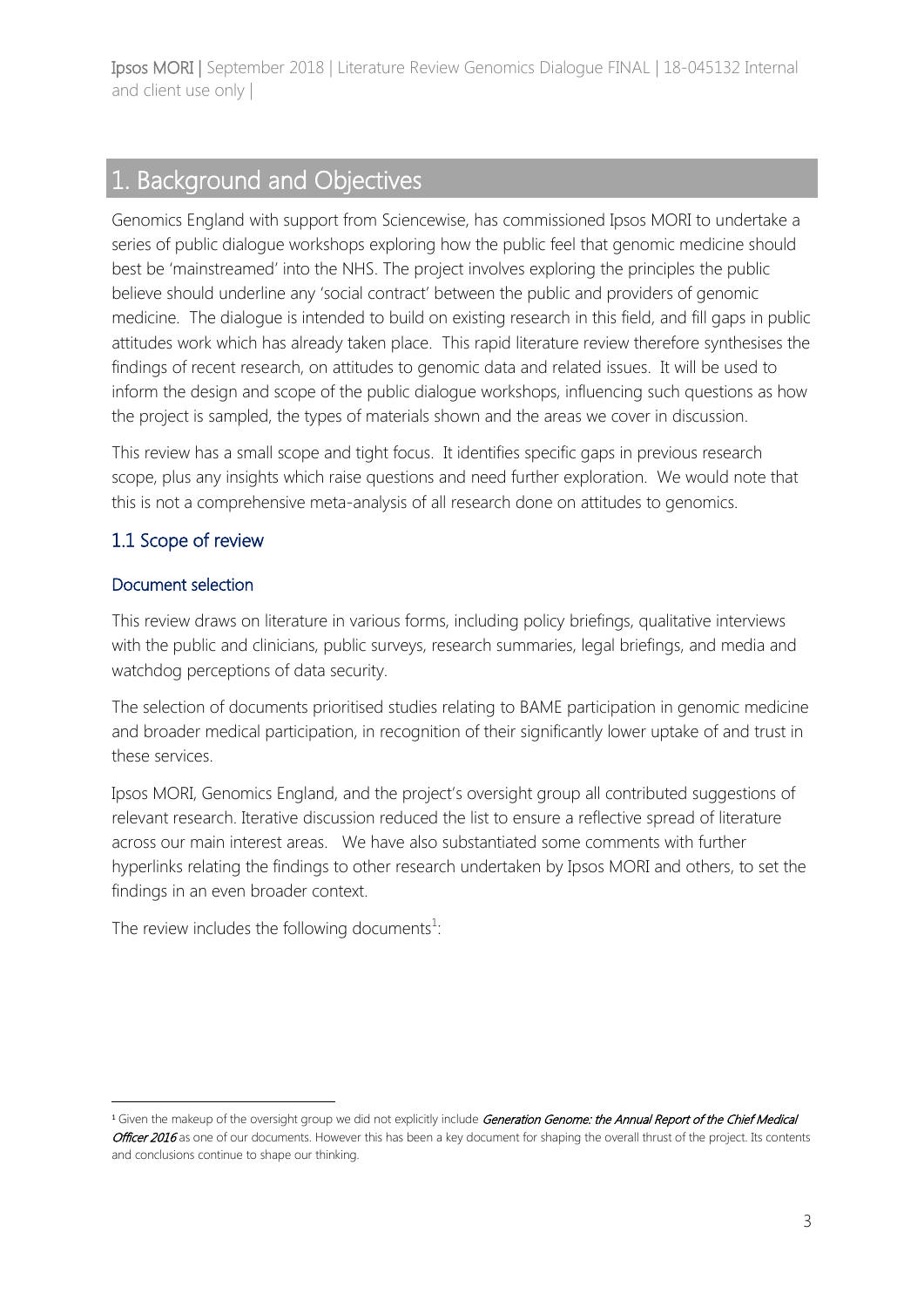| $\#$           | Author                           | Title and date                                         | <b>Topics covered</b>     |
|----------------|----------------------------------|--------------------------------------------------------|---------------------------|
| $\mathbf{1}$   | A Allford et al                  | 'What hinders minority ethnic access to cancer         | <b>BAME</b> participation |
|                |                                  | genetics services and what may help' (2014)            |                           |
| $\overline{2}$ | P Chow-White et                  | 'Knowledge, attitudes, and values among physicians     | NHS capacity              |
|                | al                               | working with clinical genomics: a survey of medical    |                           |
|                |                                  | oncologists' (2017)                                    |                           |
| 3              | S Dheensa et al                  | 'Towards a national genomics medicine service: the     | Ethics; Consent           |
|                |                                  | challenges facing clinical-research hybrid practices   |                           |
|                |                                  | and the case of the 100 000 genomes project' (2018)    |                           |
| $\overline{4}$ | Genetic Alliance                 | 'Genome Sequencing: What do cancer patients think?     | Participation of patients |
|                | UK                               | Patient Charter' (2016)                                | with rare diseases        |
| 5              | Genetic Alliance<br>UK           | 'The Genomics Conversation: Survey Results' (2016)     | Public attitudes          |
| 6              | Genetic Alliance                 | 'Genome Sequencing: What do patients think? Patient    | Participation of patients |
|                | UK                               | Charter' (2015)                                        | with rare diseases        |
| $\overline{7}$ | Genetic Alliance                 | 'What do patients with rare genetic conditions think   | Participation of patients |
|                | UK                               | about whole genome sequencing in the NHS?              | with rare diseases        |
|                |                                  | Research findings for the 100,000 Genomes Project'     |                           |
|                |                                  | (2014)                                                 |                           |
| 8              | <b>GfK NOP</b>                   | 'Ethical Issues Relating to Involvement of Cancer      | Ethics; Participation of  |
|                |                                  | Patients in the 100,000 Genomes Project: Qualitative   | patients with rare        |
|                |                                  | research findings' (2014)                              | diseases                  |
| 9              | A Middleton                      | 'Society and Personal Genome Data' (2018)              | Social contract           |
| 10             | Academy of                       | 'Exploring a new social contract for medical           | Social contact            |
|                | Medical Sciences                 | innovation' (2015)                                     |                           |
| 11             | Ipsos MORI,                      | 'Dialogue with public and scientist stakeholders about | Consent; Public           |
|                | Health Research                  | consent to use human tissue and linked health data in  | attitudes                 |
|                | Authority and<br>Human Tissue    | health research' (2017)                                |                           |
|                | Authority                        |                                                        |                           |
| 12             | Involve, The                     | 'Data for Public Benefit: Balancing the risks and      | Health data               |
|                | Carnegie UK                      | benefits of data sharing' (2018)                       |                           |
|                | Trust, and                       |                                                        |                           |
|                | Understanding                    |                                                        |                           |
|                | Patient Data                     |                                                        |                           |
| 13             | Ipsos MORI and                   | 'Public attitudes to data-driven technologies in the   | Health data; Public       |
|                | Academy of                       | future of healthcare' (forthcoming, 2018)              | attitudes                 |
|                | Medical Sciences                 |                                                        |                           |
| 14             | Ipsos MORI and                   | 'The One-Way Mirror: Public attitudes to commercial    | Health data; Public       |
|                | The Wellcome                     | access to health data' (2016)                          | attitudes                 |
|                | Trust                            |                                                        |                           |
| 15             | Nuffield Council<br>on Bioethics | 'Genome sequencing of babies' (2018)                   | Ethics; Law               |
| 16             | Nuffield Council                 | 'The collection, linking and use of data in biomedical | Ethics; Health data       |
|                | on Bioethics                     | research and health care: ethical issues' (2015)       |                           |
| 17             | Nuffield Trust                   | 'The NHS at 70: Are we expecting too much from the     | NHS capacity; Public      |
|                |                                  | NHS?' (2018)                                           | attitudes                 |
| 18             | Nuffield Trust                   | 'The NHS at 70: What will new technology mean for      | Health data; NHS          |
|                |                                  | the NHS and its patients?' (2018)                      | capacity                  |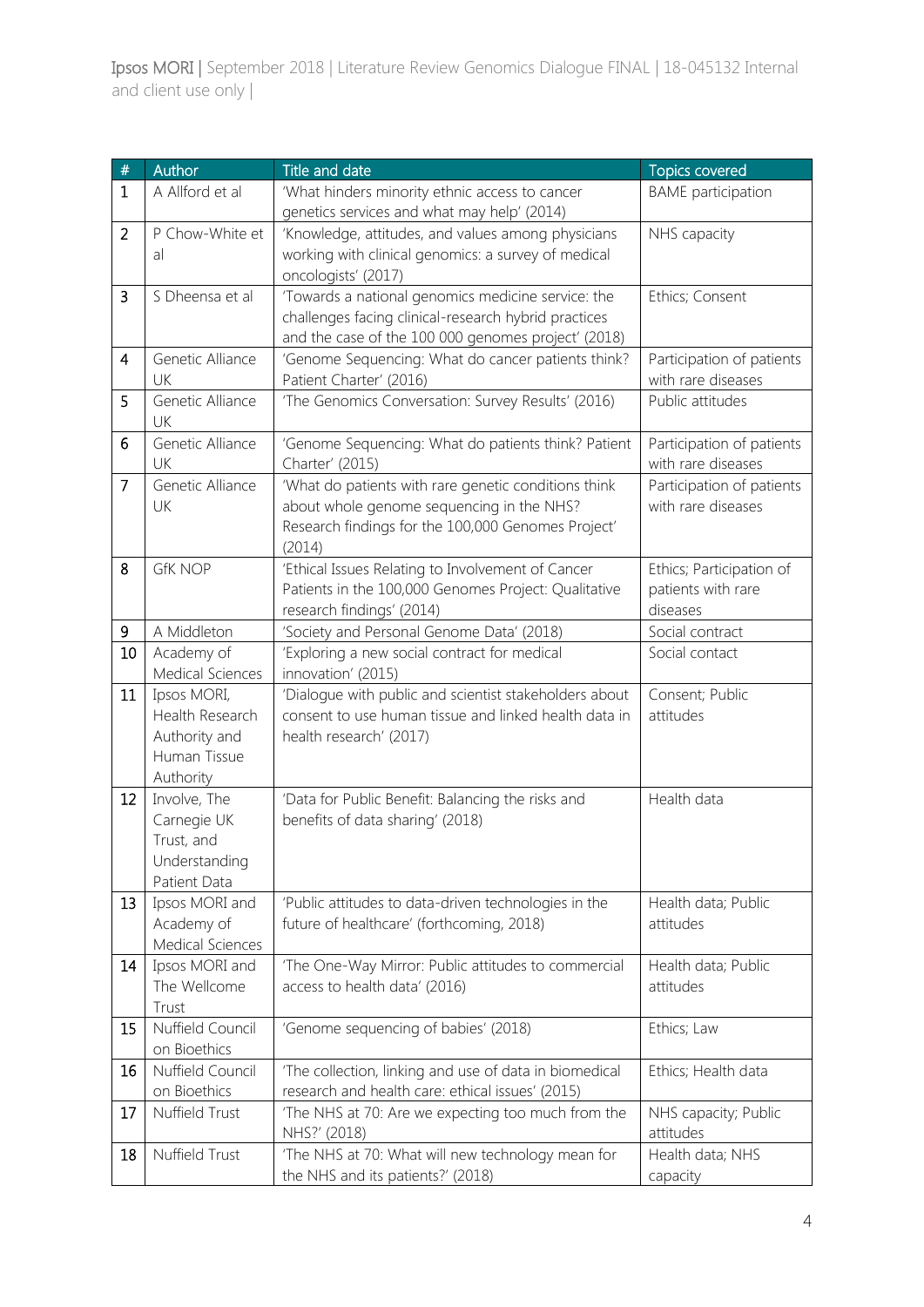| 19 | PHG Foundation<br>and Genomics<br>England | 'A conversation with clinicians: shaping the<br>implementation of genomics in mainstream medicine'<br>(2016)                                        | NHS capacity                 |
|----|-------------------------------------------|-----------------------------------------------------------------------------------------------------------------------------------------------------|------------------------------|
| 20 | Progress<br><b>Education Trust</b>        | 'What Does Consent Mean for Generation Genome?'<br>Report for Genomics England (2017)                                                               | Consent                      |
| 21 | Randall Fox                               | 'Genomics England: 100,000 Genomes Project,<br>Potential Participant Literature: Research Report'<br>(2014)                                         | Public attitudes             |
| 22 | Solutions<br>Research                     | 'Research on Genomic Data Sharing: Qualitative<br>research report' (2014)                                                                           | Ethics; Health data          |
| 23 | S Skyers et al                            | 'Count Me In! Informing the future of personalised<br>medicine from bench to bedside' (2017)                                                        | <b>BAME</b> participation    |
| 24 | S Skyers                                  | '100,000 Genomes Report: Black African and Black<br>Caribbean Communities - a qualitative exploration of<br>views on participation' (2018)          | <b>BAME</b> participation    |
| 25 | Understanding<br>Patient Data             | 'Public Attitudes to Patient Data Use: A summary of<br>existing research' (2018)                                                                    | Public attitudes             |
| 26 | P Weaver and J<br>Fitzmaurice             | 'Does it matter who funds science? A programme of<br>public engagement conducted by the British Science<br>Association for Genomics England' (2018) | Funding; Public<br>attitudes |

## Methodology

The Ipsos MORI team created an Excel analysis sheet to code document content into relevant themes, such as 'Awareness and support of genomic medicine' and 'Views on the subject of a social contract'. The team then summarised these themes and added specific implications for the design of the dialogue.

The primary research papers cited in this review tend to give results which build on findings of earlier work. Therefore in this document we try to cite the most recent literature and indicate where there is consensus or difference of views across reports. Some reports are in themselves a summary of other findings; we have not referenced summaries of research which reify the contents of the original research documents they summarise, but tried to cite the original research.

## 2. Findings in detail

## 2.1 Awareness of genomics is low

Realising the potential of genomics for society will depend on the effective use of large and varied genomic databases (9). Therefore, the willingness of the public to provide data will be crucial to the success of genomics, and their attitudes are important (5). Across the studies we reviewed, many authors noted that it will be important to monitor public awareness of, and favourability towards, genomics.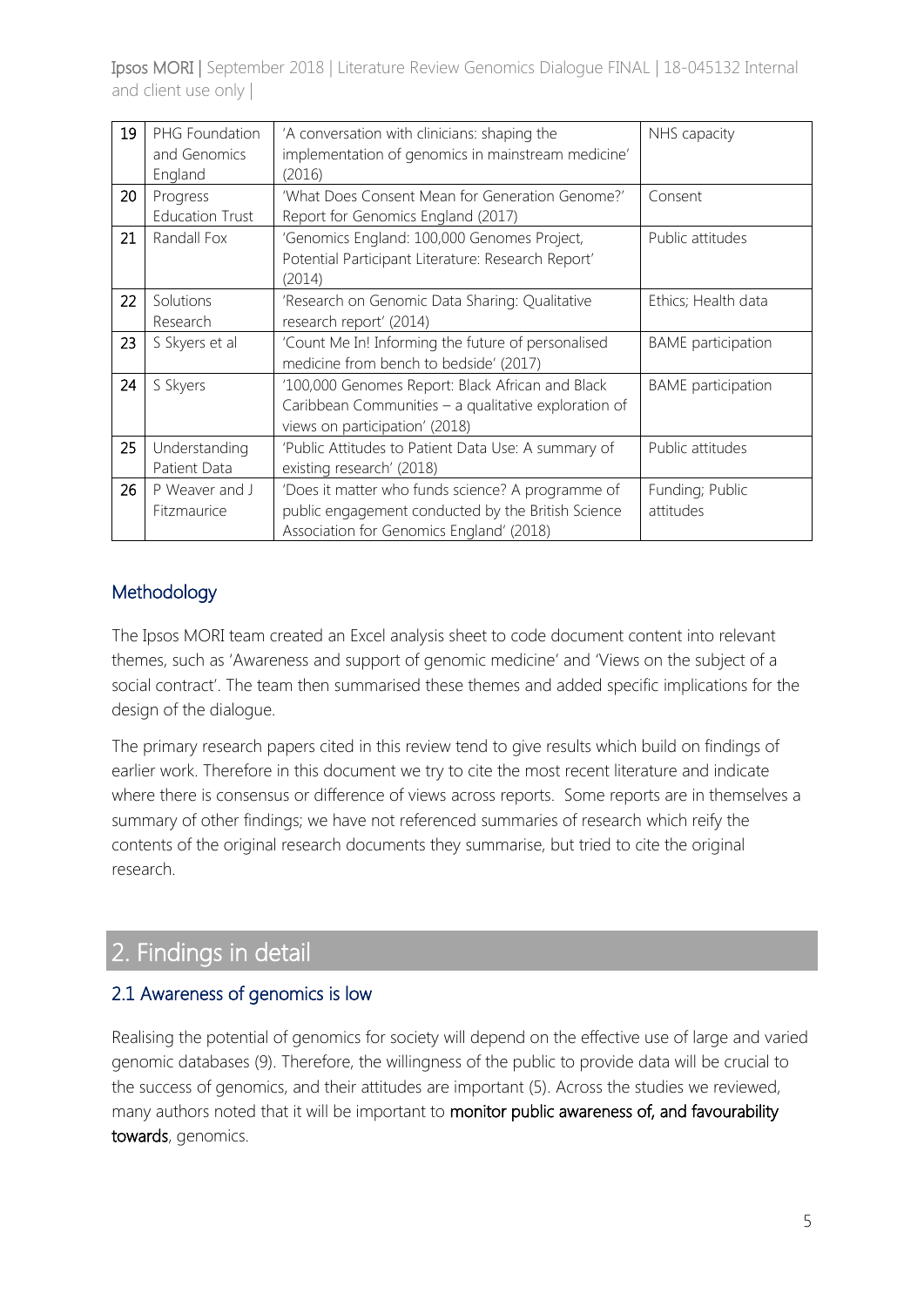Currently, public awareness of the NHS genomics programme is low: according to a 2017 public opinion poll by the Health Research Authority and National Institute for Health Research, only 25% of the population are aware of the programme (25).

We could assume that awareness is **higher among patients**: the patients interviewed by the Genetic Alliance (5,6,7) were aware of and supportive of the 100,000 Genomes project. Though the sample sizes were small and the respondents were self-selecting<sup>2</sup>, their views suggest that familiarity might lead to favourability more generally. Cancer patients interviewed by the Genetic Alliance emphasised the need to explain the relationship between cancer and genomics more expressly, indicating that greater knowledge would lead to greater support (4). Indeed, more robust, representative survey data has found that those who have personal experience of genomics and consider their genomic data as 'special' compared to other forms of health data, are more comfortable about sharing their genomic data (Anna Middleton, personal communication 4<sup>th</sup> September 2018).

Communicating what genomics can achieve was a theme in the studies we reviewed. Some studies suggest that if there is "over-hype" about patient outcomes from genomic medicine or research, public and patients involved might become disillusioned (19), given that clinical use of genomics is in its infancy (13). The Genetic Alliance studies recommend clarity on what genomics can do, and how it does it (5, 6,7).

Studies also show that there are relevant underpinning concepts which need to be explained to the general public in order to have a fruitful discussion of the core ideas (2). Areas where awareness is limited include: understanding of the terminology and processes of data science; and the potential uses of 'Big Data' in healthcare overall (2, 11, 13, 14). This theme is an important one, also substantiated by public views in related dialogues for example Ipsos MORI's work on [data science for the Cabinet Office](https://www.ipsos.com/sites/default/files/2017-05/data-science-ethics-in-government.pdf) and [Machine Learning for the Royal Society.](https://royalsociety.org/~/media/policy/projects/machine-learning/publications/public-views-of-machine-learning-ipsos-mori.pdf) Understanding Patient Data has created [recommendations on vocabulary](https://understandingpatientdata.org.uk/what-are-best-words-use-when-talking-about-data) after reviewing this and other work, and this dialogue should build on this knowledge.

The 'Socialising the genome' research and communications studies, however, have gone some way to identify what people know about genomics. The researchers point out that that people have a limited understanding of genomics and related concepts such as genes. (5)

Our qualitative impression is also that the public's understanding of concepts such as genes and the genome has increased over the past 10 years. The dialogues included in this review (e.g. 11 and 13) included participants who came to the discussion with a more informed start point than we have found in dialogues of the past on similar subjects. For example, in dialogue on [Animals](https://acmedsci.ac.uk/file-download/34765-ACHMrepo.pdf)  [Containing Human Materials \(2010\),](https://acmedsci.ac.uk/file-download/34765-ACHMrepo.pdf) or our qualitative work as part of Public Understanding of Science (2014), facilitators needed to spend a morning explaining what genes were, to everyone. In the dialogue for the [Babraham Institute](https://www.ipsos.com/sites/default/files/publication/1970-01/sri-centgov-public-dialogue-babraham-2015.pdf) (2015) we needed to explain more to older participants than younger ones. In the [HRA study](https://www.hra.nhs.uk/about-us/news-updates/public-support-greater-data-sharing-biobanks/) of 2017 (11) participants confidently told us they had

1

<sup>&</sup>lt;sup>2</sup> The Respondents are an unrepresentative sample. They are patients who are so motivated by their child's condition that they have joined a support group and added to that, so motivated that they take part in a survey.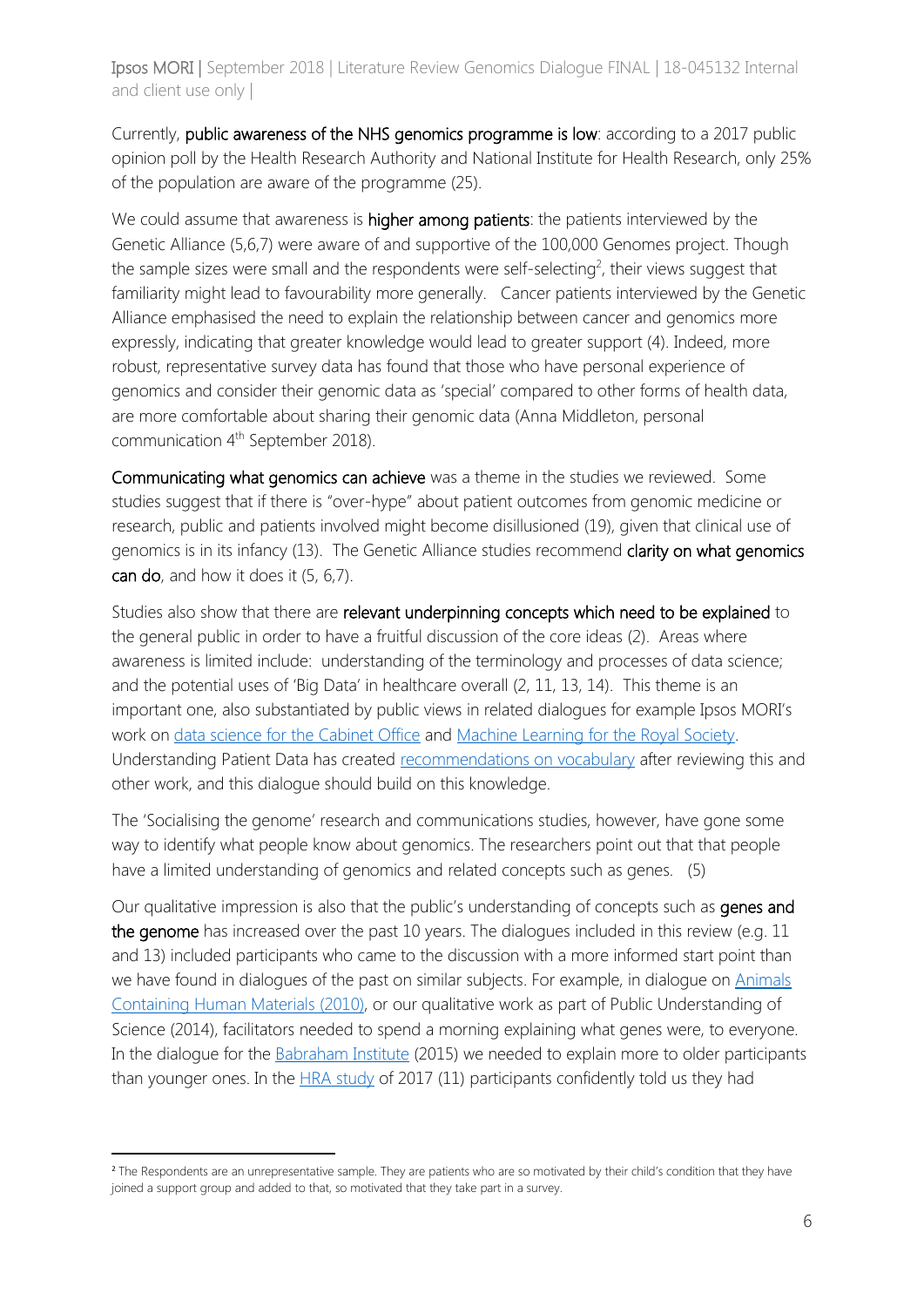learned about this at school, or their children had learned and told them, or they were informed by the media; a contrast to the sorts of things we have heard over the last decade.

The studies and papers reviewed assume the premise that it is desirable for the public to both understand, and contribute to, the overarching project of genomics. The dialogue should test this assumption; what do the public think will happen if genomics is not rolled out?

There will also be a need for the dialogue to explore which approaches to communication work best; which we discuss at 2.7 below.

#### Implications for dialogue:

- Ensure that fundamental concepts around data, science, research, and the healthcare system today are understood. Discussions can then be firmly predicated on these concepts.
- Discuss what genomics can and cannot achieve, and what will happen if public support is absent.
- Use UPD terminology.

#### 2.2 Different audiences have different concerns

In UPD's summary of previous research, it is noted that younger people are more familiar with 'Big Data' and could more easily think of benefits to using healthcare data than older people (25). We find this impressionistically true from our experience of speaking to the public during Ipsos MORI's own primary studies (e.g. 11, 13, 14, plus the Royal Society and Cabinet Office dialogues mentioned above, plus Ipsos MORI's [dialogues and Summit](https://deepmind.com/applied/deepmind-health/transparency-independent-reviewers/developing-our-values/) for DeepMind Health on the principles which should inform NHS and commercial partnerships using new technology. Younger people are also disproportionately likely to be affected by genomics through their life course (15).

Awareness of and support for genomics programmes is especially low among ethnic minorities. In the UK, some ethnic minority groups appear unaware of genetic cancer services (1). Certain barriers to access and acceptance have been identified in US-based research, for example anticipation of negative results: African Americans at higher risk of breast cancer may refuse genetic counselling out of a fear of a cancer diagnosis. UK research concludes there may be barriers to participation for BAME groups in lack of awareness and lack of trust in the process (2). This may derive from a lack of knowledge about scientific processes for example the structure of clinical trials (23).

Analysis of data collected in a series of representative surveys across the UK, US, and Canada found that BAME groups are typically less likely to donate their DNA because they are a group who are more suspicious of official systems. In other words, they are more likely than those willing or unsure about donation to report concern about the government or police knowing something about them that they hadn't chosen to share (Anna Middleton, personal communication, 4<sup>th</sup> September 2018).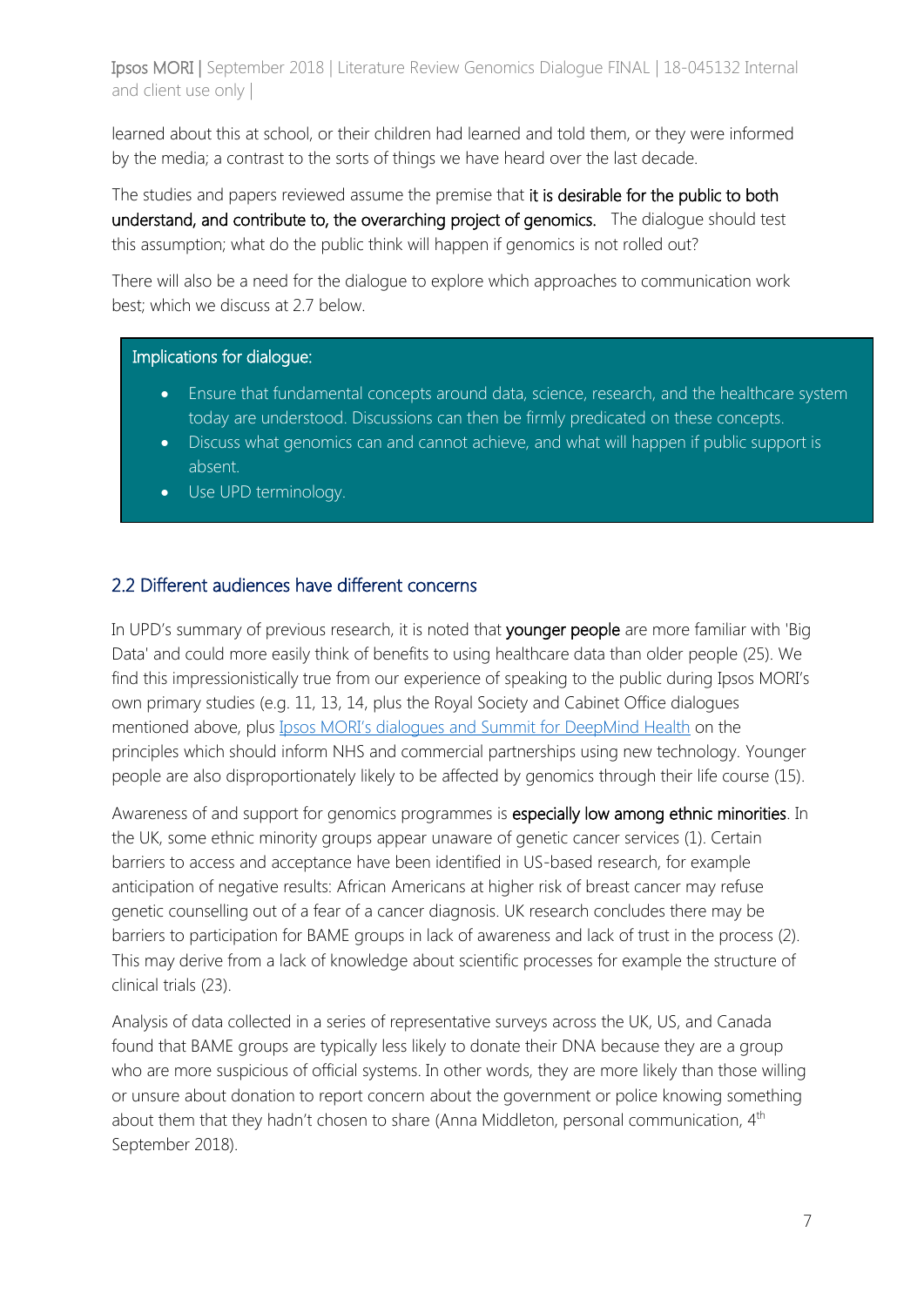There may be less trust in the medical profession among BAME audiences. In UPD's summary, 26% of BAME would feel confident in a doctor's advice to participate in health research, compared with 37% white. On the other hand, the picture is more complex than an overall fear or mistrust of medical advance. Qualitative research into the literature of the 100,000 Genomes Project (21) found that BAME participants, especially those on low incomes, were *more* positive than others about the benefits of medical advances overall.

Intersectional demographic factors are present: concerns about confidentiality were raised in particular among women of African descent with lower education attainment and net income than US-born women (1). Acceptance of free breast cancer genetic risk assessment was greatest in educated women with a family history of breast cancer and relatively lower in African Americans with less educational opportunity.

We discovered very little existing research on differences around attitudes to genomics in the devolved administrations, so were not able to cover this theme in our review. The Genetic Alliance recommends a joined-up approach to genomics across the UK, to enable those with rare diseases to get the best access to care (6). While the current study will allow us to cover different regions in England, we recommend that the devolved administrations could be investigated in a future project.

#### Implications for dialogue

- Convey patient perspectives in the materials for the dialogue, rather than sampling for patients specifically.
- Use BAME and intersectional case study examples within the dialogue to ensure that we reflect a diversity of viewpoints; and ensure that our dialogue is reflective of different ethnic groups.
- We should discuss skewing sample towards younger.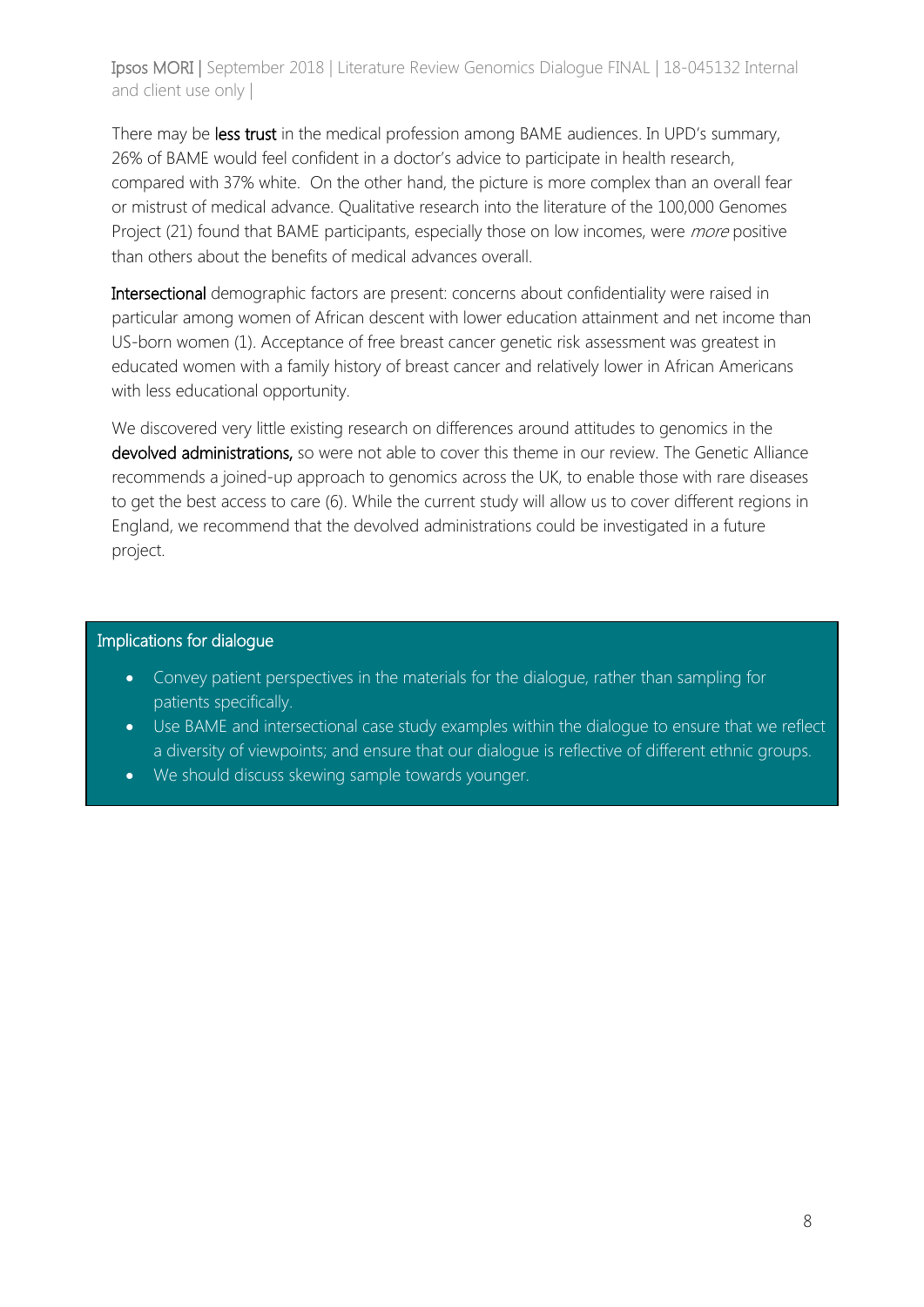## 2.3 Risks and benefits of genomics are identifiable; but there are also uncertainties which the public will need to weigh up

The review identifies the social and individual goods, and the risks, which are perceived to come from an individual's participation in genomics (either as a research participant or as a patient receiving treatment).

A report from Involve, The Carnegie UK Trust and Understanding Patient Data (12) provides a framework for evaluating the public benefit of any data sharing initiatives (12) (framework summarised right)

The factors in this framework could be applied to evaluating the success of genomics, and used in the dialogue to help participants evaluate how the data sharing aspects of a genomics rollout could be achieved.

The report recommends deeper discussion with the public of all the different kinds of benefits and risks around data sharing, in the light of this structured framework.

#### 5 key features that a data sharing initiative designed to deliver public benefits should be able to demonstrate:

1. Enables high quality service delivery which produces better outcomes for people, enhancing their wellbeing.

2. Delivers positive outcomes for the wider public, not just individuals.

3. Uses data in ways that respect the individual, not just in the method of sharing but also in principle.

4. Represents, and supports, the effective use of public resources (money, time, staff) to enable the delivery of what people need/ want from public services.

5. Benefits that are tangible, recognised and valued by service providers and the wider public.

#### **Benefits**

The studies with patients in this review identify **direct individual benefits**:

• An impressive and positive new medicine; the public recognise that genomic testing for early diagnosis and pre-emptive treatment can lead to more effective treatment and care, potentially improving chances of survival (20). The Wellcome Trust study on attitudes to health data (14) identifies that projects aiming for more effective treatment ("cures") is the most highly motivating reason that the public see for accepting new science. This allows them to accept potentially troubling trade-offs (such as sharing data with commercial organisations). Therefore we might expect that perceiving the translational benefits of genomics will be key to public acceptance. We should also be mindful of the fact that the public can have a simplistic view of how scientific research and translation work in practice. This was revealed in a dialogue for the Academy of Medical Sciences on [medical](https://acmedsci.ac.uk/file-download/6198272)  [evidence](https://acmedsci.ac.uk/file-download/6198272), and in Ipsos MORI's work exploring how public views can influence strategy in basic research for [BBSRC.](https://ems.ipsos-mori.com/Assets/Docs/Publications/sri-qualitative-bbsrc-bioscience-underpinning-health-nov-2012.pdf) We should take this into account when developing materials.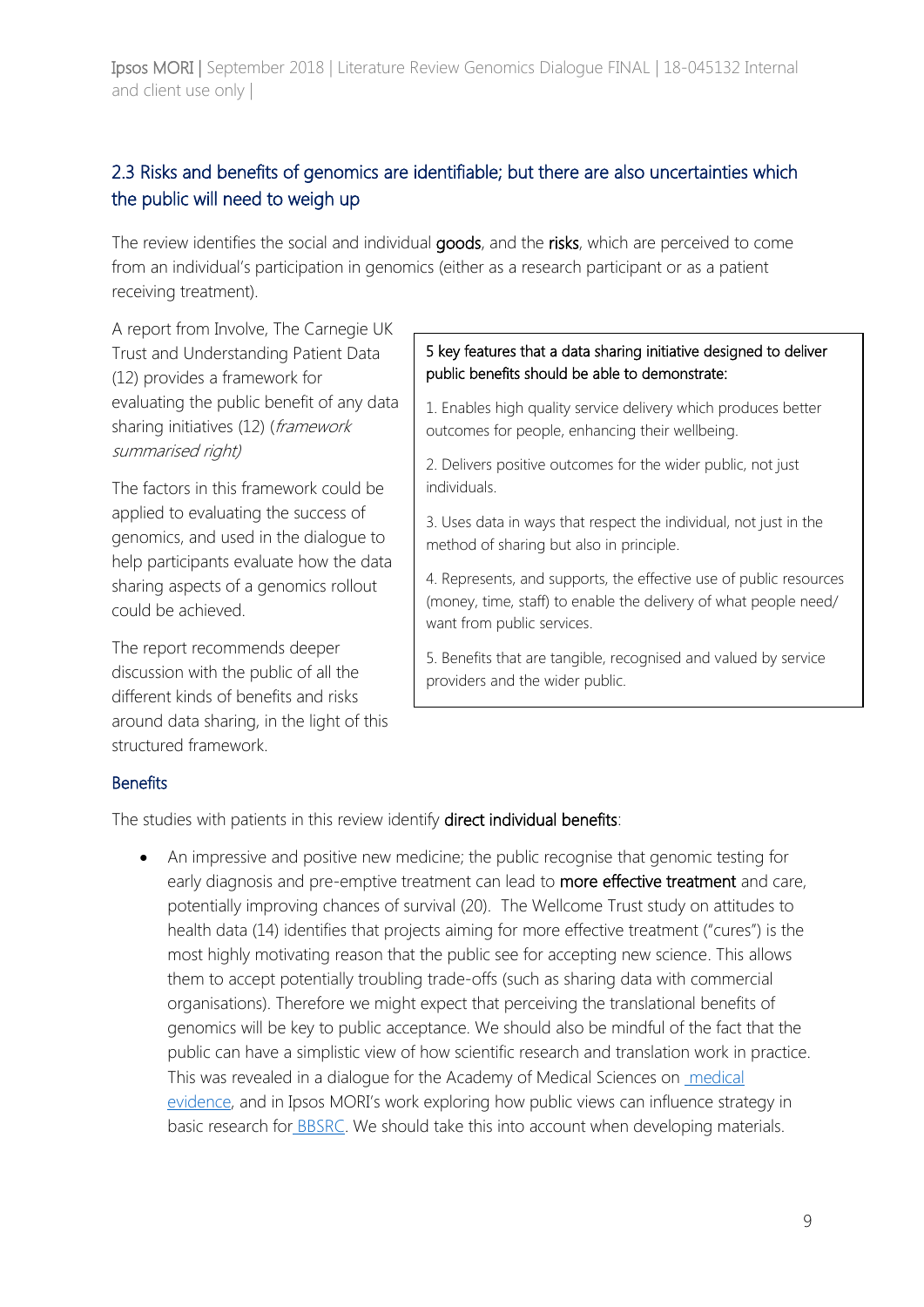- Personalised medicine: public dialoque participants expressed particular favourability towards the idea of tailored prescriptions, even if they lacked understanding of the medical science behind this (11).
- Patients with rare conditions express the main potential benefit as being more accurate diagnosis as well as effective treatment. They underlined the importance of diagnosis for conditions with which they may have lived with for years, without any concrete diagnosis or prognosis. This experience is particularly challenging for parents of children with rare conditions (7). Clinicians also believe genetics could help to reduce the length of this "diagnostic odyssey" (19). Clinicians noted that concrete benefits would be most significant for patients with rare diseases, a significant family history of particular disorders, and patients with multiple symptoms which spread across several clinical specialisms with as yet no unified diagnosis (2).
- Cancer patients see the main benefit as getting tailored treatments (4). Minority ethnic cancer patients are also most interested in diagnosis (1).

The expert analyses, research with clinicians, and reports of public dialogue, also establish **broader** societal benefits:

- Clinicians noted that the greater efficiency in treatment resulting may also lead to reduced costs – although the economic benefits are difficult to quantify without knowing the number of patients who will be affected (2).
- The same study of clinicians states that genomic rollout will require better data integration and data protection regulation, which could improve overall data security and increase the potential in other areas of medical and scientific research which make use of big data (2).
- The Nuffield Council on Bioethics' discussion of the potential genomic sequencing of babies (15) points out that mainstreaming genomics might usher in more awareness of, and more positive societal views of, genetic variation, disability, and poor health. (Though the report also notes that the opposite could be true; there is debate over whether a rollout of sequencing would in fact reduce or increase genomic discrimination).
- Building a body of knowledge in health research as a long term social good. Creating social goods seems to be a motivating factor for the public to participate in health research generally (11). Patients are also motivated by altruism to participate in research. They want to see the benefits of genomics spread across society, and learning which will assist future generations (8).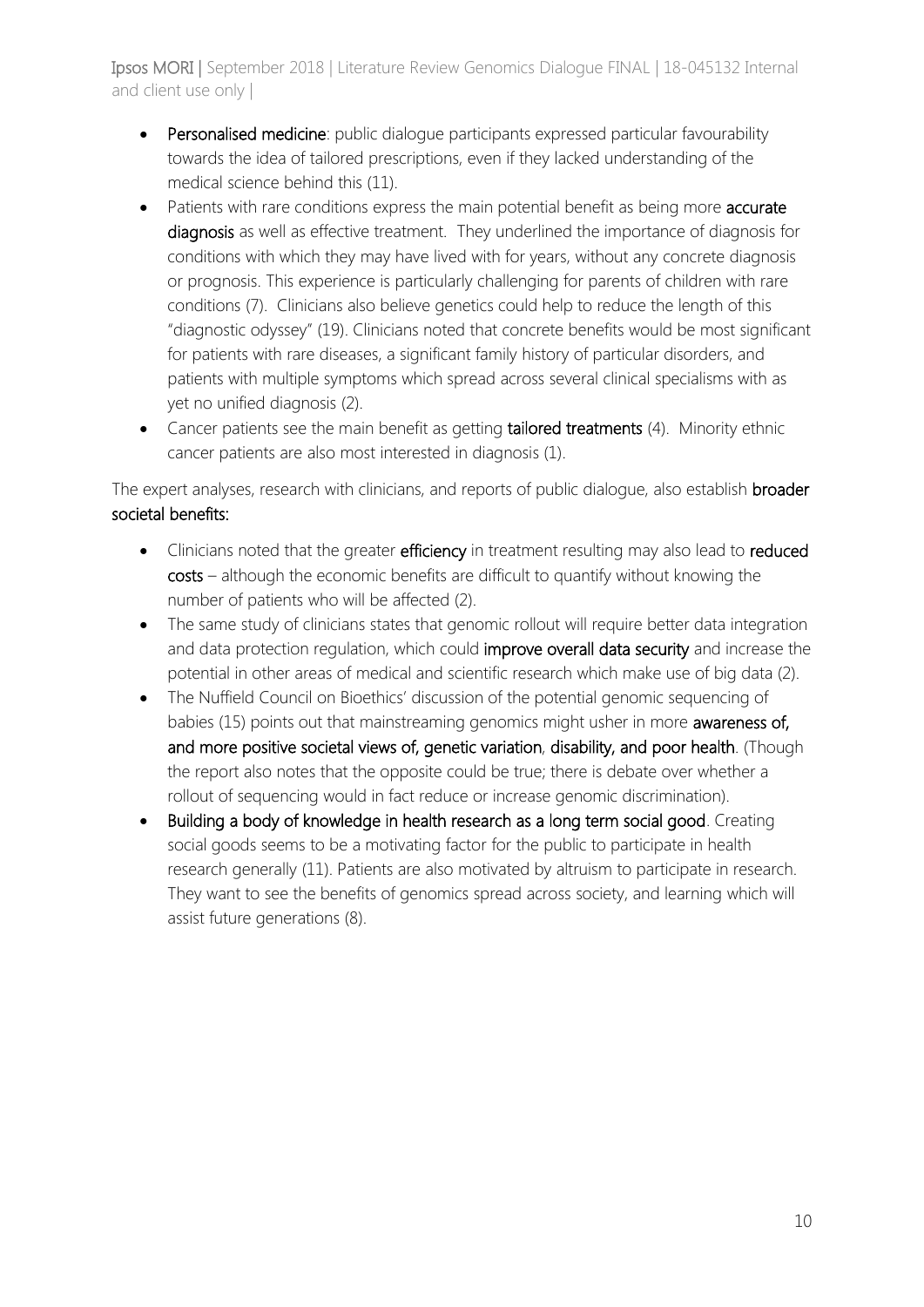### Risks

Public attitudes to risks around data sharing have been covered in much of the research cited in our review, and elsewhere. The current dialogue should look at these in detail, but retain a narrow focus on how these apply to genomics, to avoid replicating other studies.

Risks include:-

- Risk of unwanted re-identification of individuals: Sharing genomic data is generally perceived by the public as more risky than the sharing of health records as it is highly personal and individual. Further concerns arise from the potential for future identification based on subsequent information later derived from genomic data (11). If a patient has a particularly rare diagnosis, there is a risk that they could be identified from this alone. The risk increases if other personal information, such as an unusual clinical characteristic, is connected to the genomic data (9). Personal repercussions could involve distress or harms due to discrimination, while research could be inhibited if the public lose trust in the process (16; and supported by all the primary dialogue research in this review).
- Data misuse such as cyber-security threats, state surveillance, theft or misuse of data leading to harm of individuals and institutions (16). Particular repercussions from this being genomic data could be explored in this dialogue.
- Equity: Public and patients in many of the studies we reviewed were concerned about a possible postcode lottery with respect to patient care when new technologies are rolled out. Experts suggest that equitable implementation of physician expertise and genomic technology across the more and less wealthy NHS trusts may be difficult to realise (3). Patients in particular have raised concerns about unequal access to treatment based on location or wealth (4, 6). Participants in **social groups C2DE** tend to feel more powerless to deal with consequences of personal data harms than those from other socioeconomic groups, which underlines the way that harms could bear more greatly on these social groups (25).

The Involve, Carnegie Trust and UPD report (12) also looks in detail at how to frame and weigh up risks, conceptualising three groups of risks; to individuals, communities and public service providers. This framing could also be useful for facilitators interrogating materials about risk.

#### **Uncertainties**

The role of uncertainty and open-endedness in genomic medicine is acknowledged as important in any discussion of genomics and ethics. $3$  This review reveals various ways in which encountering uncertainty might affect the perceptions of the public. For example, in deliberations on consent around participation in genomic research, and on access to health data, participants expressed concern about the lack of certainty about the full extent of what might be possible with shared or linked health data in general (11, 14); and said that this uncertainty might prevent them sharing their own data.

**<sup>.</sup>** <sup>3</sup> As set out in Montgomery et al, Ethics and the Social Contract for Genomics, ch. 16, Generation Genome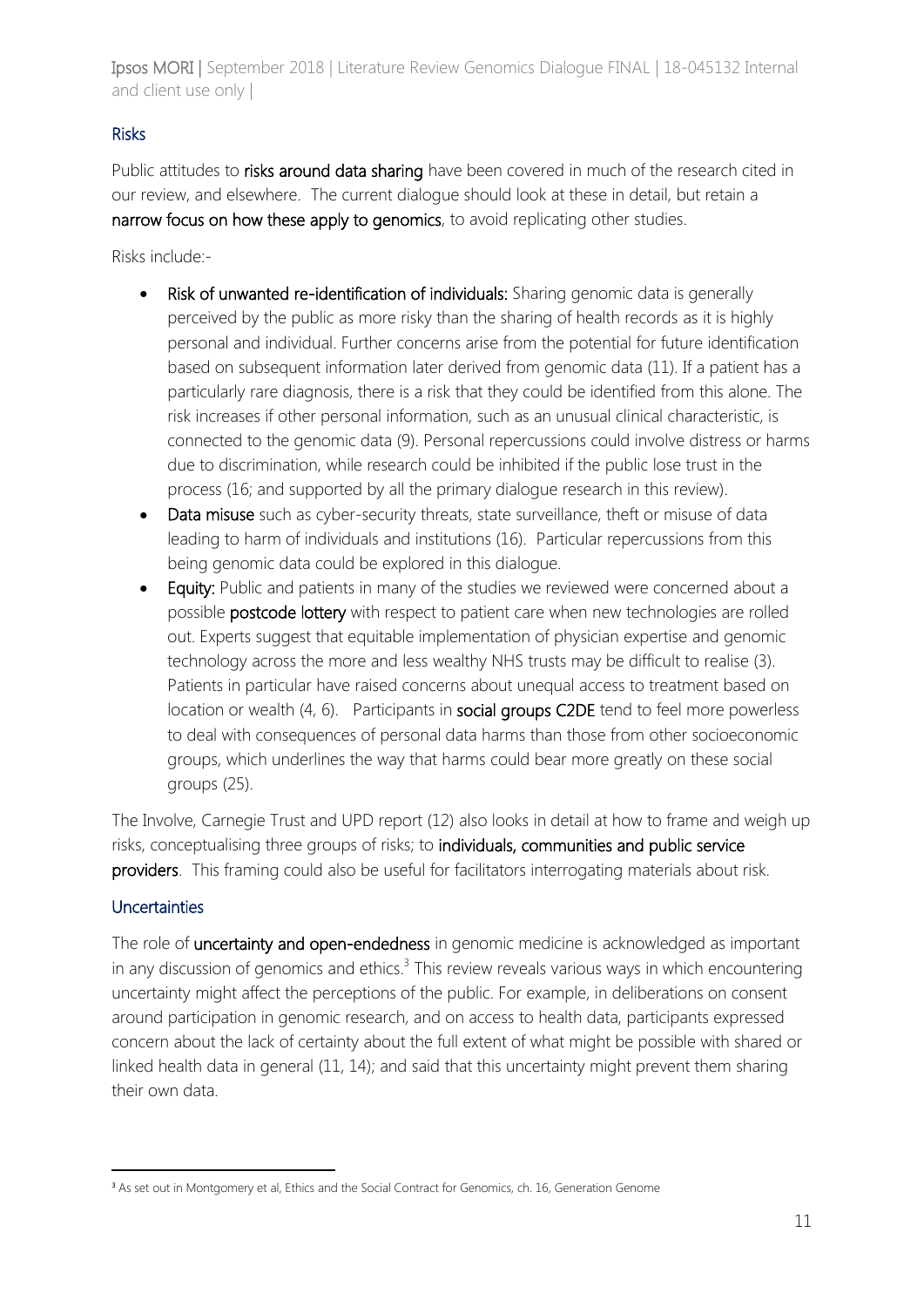The paper by Dheensa, Lucassen et al on the challenges facing hybrid clinical and research genomics practice (3) asserted that sometimes, members of the public agree to participate in research projects with broad research purposes. Then, if they are given too many specifics of what the research involves, they then tend to withdraw support; perhaps this is because they become overwhelmed with detail and more aware of uncertainty.

A seminar of specialists also asked whether valid public consent could actually be possible currently, given that some risks and benefits of genomics are simply not known (20).

Key uncertainties raised in this review:

- Scope of impact of genomics: Genomic research is in its early stages, and has so far not offered significant contributions towards the understanding of common forms of many diseases (18). There are currently very few treatments which aim to change genes to prevent rare diseases, and the ones that do exist are only relevant to specific diseases affecting a very small number of people (18).
- Diagnosis without certainty of treatment: Genomic diagnoses may not offer sufficient evidence to classify findings as benign or disease-causing: detecting a 'variant of uncertain significance' (20). In public dialogues, concerns have been raised by participants that this could lead to more, not less, uncertainty for patients about future cancer risks, causing additional stress (11). It could lead to patients undergoing unnecessary surgery (20). If genome sequencing of babies becomes the norm, there is a risk of over diagnosis, and preventative treatment which may carry its own risk (15).
- Speed of uptake: Clinicians acknowledge the complexity involved in mainstreaming genomic medicine. There are significant challenges around understanding the clinical applicability of genomic medicine. These include: cost-effectiveness; commissioning budgets; the challenge of physician education in a new branch of medicine; regulatory and ethical issues (19). Research with clinicians therefore recommends that public expectations about the speed of uptake and an extended lead time must be managed.
- Longer-term changes to the fabric of society: Social stratification, as a result of genomic knowledge being used in administrative or commercial processes could be harmful both to the individual and to society (13), but could also yield administrative and other benefits. Some potential uses of genomic data could include crime detection, border control, uses in insurance, and employment screening (15); all of which could create both risks and benefits, but at present are seen as uncertainties. The issue of uncertainty has been explored to some extent in dialogue (11, 13, 14). Participants tend to need prompting to think through the implications of these ideas, but when they do, are very keen not to disadvantage either individuals or whole classes of people (13).

Overall, this review suggests that research done up until now has not systematically explored these facets of uncertainty with the public.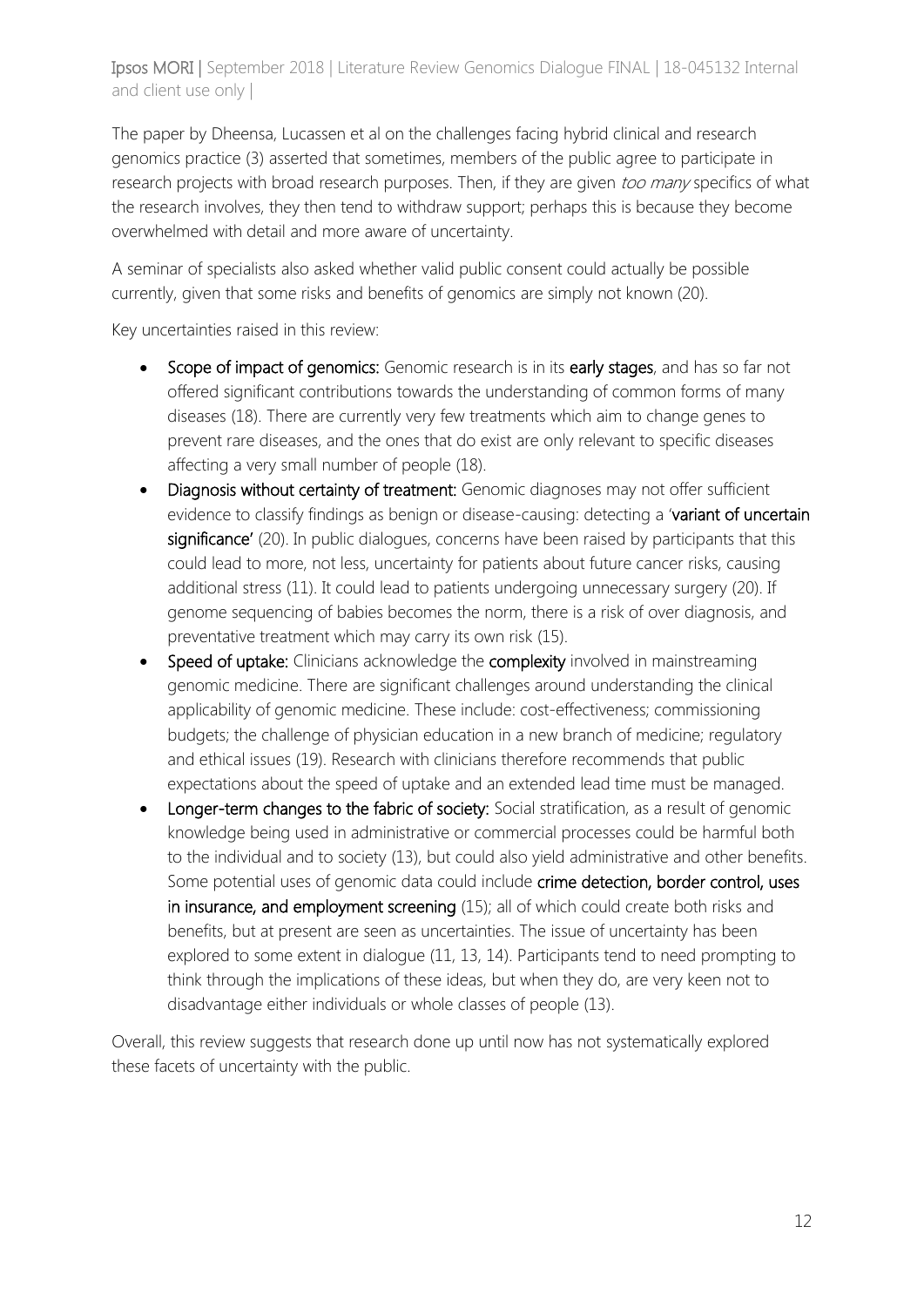#### Implications for dialogue

- Explore and compare benefits and risks. We suggest doing this via case studies or future scenarios which illustrate the outcomes of different benefits and risks playing out – the public can then react to these. We would also suggest ranking exercises for benefits and risks, to try and find a settlement between long and short term, public and individual risks and benefits.
- Systematically explore attitudes to the impact of uncertainty, to see how far this influences acceptability of genomics; establish how this affects judgments of risks and benefits.
- Draw out differences between different socioeconomic and other groups.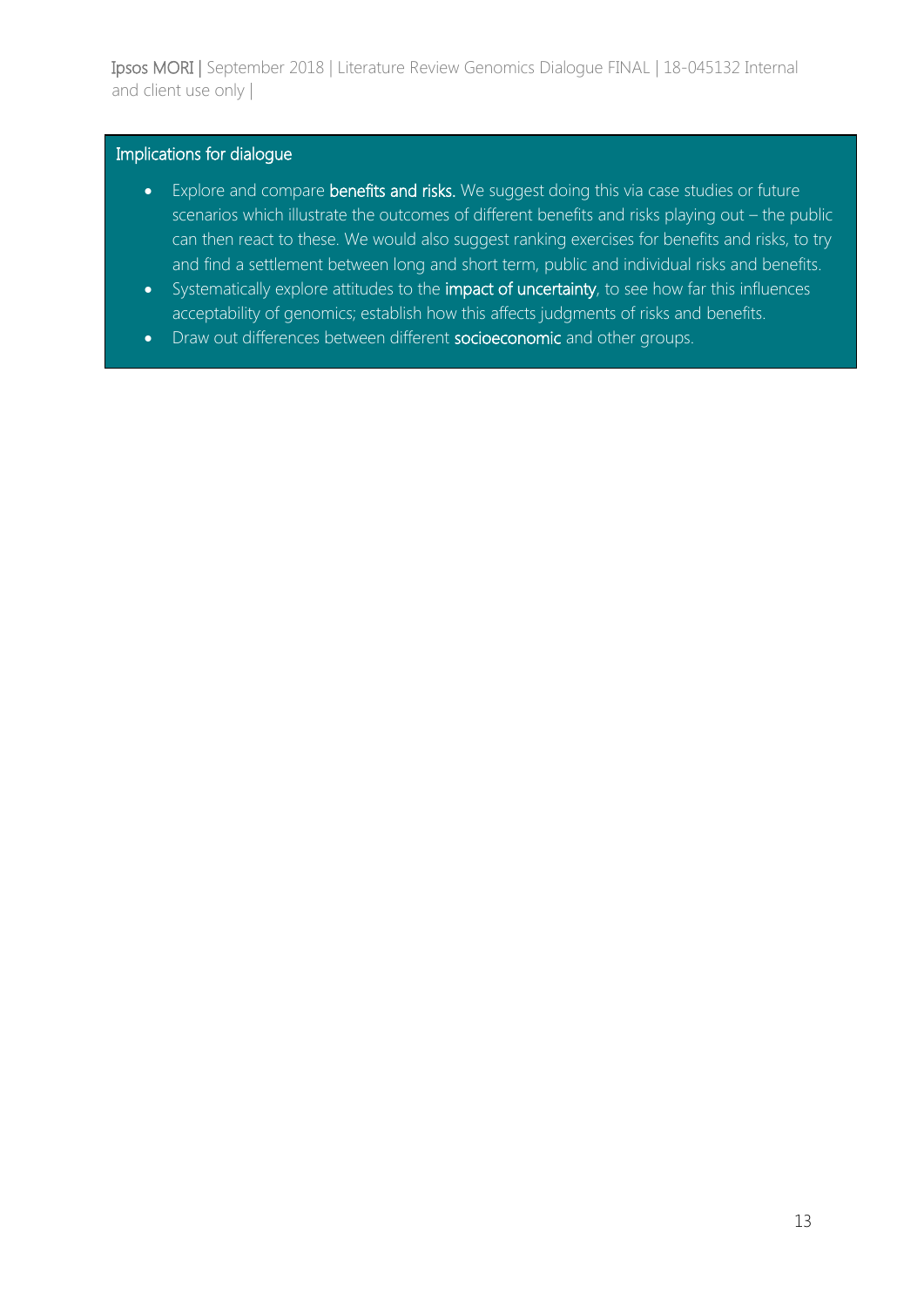## 2.4 Specific issues

## Incidental findings

The literature in this review highlights an important area of debate in genomics, around the role of opportunistic screening and the way incidental findings should be handled (19). While some work with the public looks at incidental findings (11, 14) there is scope to focus more on this in public attitudes work.

In [GenomEthics,](https://societyandethicsresearch.wellcomegenomecampus.org/catalogue/attitudes-of-nearly-7000-health-professionals-genomic-researchers-and-publics-toward-the) a large-scale quantitative study including over 7000 participants internationally, 98 per cent say they want to be informed if researchers using their genetic data stumble upon indicators of a serious preventable or treatable disease.

In dialogue on the role of new tech in healthcare (13), participants felt that they would be happy for clinicians to use their existing ethical judgement on whether and how to communicate incidental findings. They were uncertain whether or not they would want to know about additional conditions for which there is no effective treatment (11). The Genetic Alliance calls this the "received wisdom that people do not want to hear about things they can do nothing about" (6).

Their studies with patients, though, on genomics specifically, shows that the patients they surveyed (cancer and rare diseases) wish to be informed of anything a geneticist might accidentally discover – which goes against this received wisdom. Over 50% of patients would be happy for opportunistic screening which might find out that they have an untreatable life-threatening condition (6).

This could relate to the motivations of patients to reduce uncertainty (with which they live as part of their conditions) – even if more information does not actually lead to improved outcomes.

Our new dialogue could explore these issues more fully with a wider public, deepening the discussion by looking at particular facets in detail:

- Legal implications of finding out additional information; the dialogue could explore the point that there is not a great deal of case law yet about how to assess how actionable results from genomic testing are (20).
- Timing: patients in particular cite the importance of timing in communications. This is to do with giving news at the right moment to inform and not overwhelm patients, but also about giving information with implications for care or future life (4). What impact does timing have on the wish to be informed?

An important theme in incidental findings is around impacts on the family. The following areas of debate could be usefully explored in dialogue:

- Ancestry: finding out unexpected things about your own or others' family relationships; the ethics of using genomic data to find out non-genomic information (20).
- Finding out information about babies and young people. Reluctance among parents to inform children for fear of traumatising the child has been raised as a limiting factor to parents' uptake of genomic medicine (21). There appears to be a general consensus within the international medical genetics community that only information about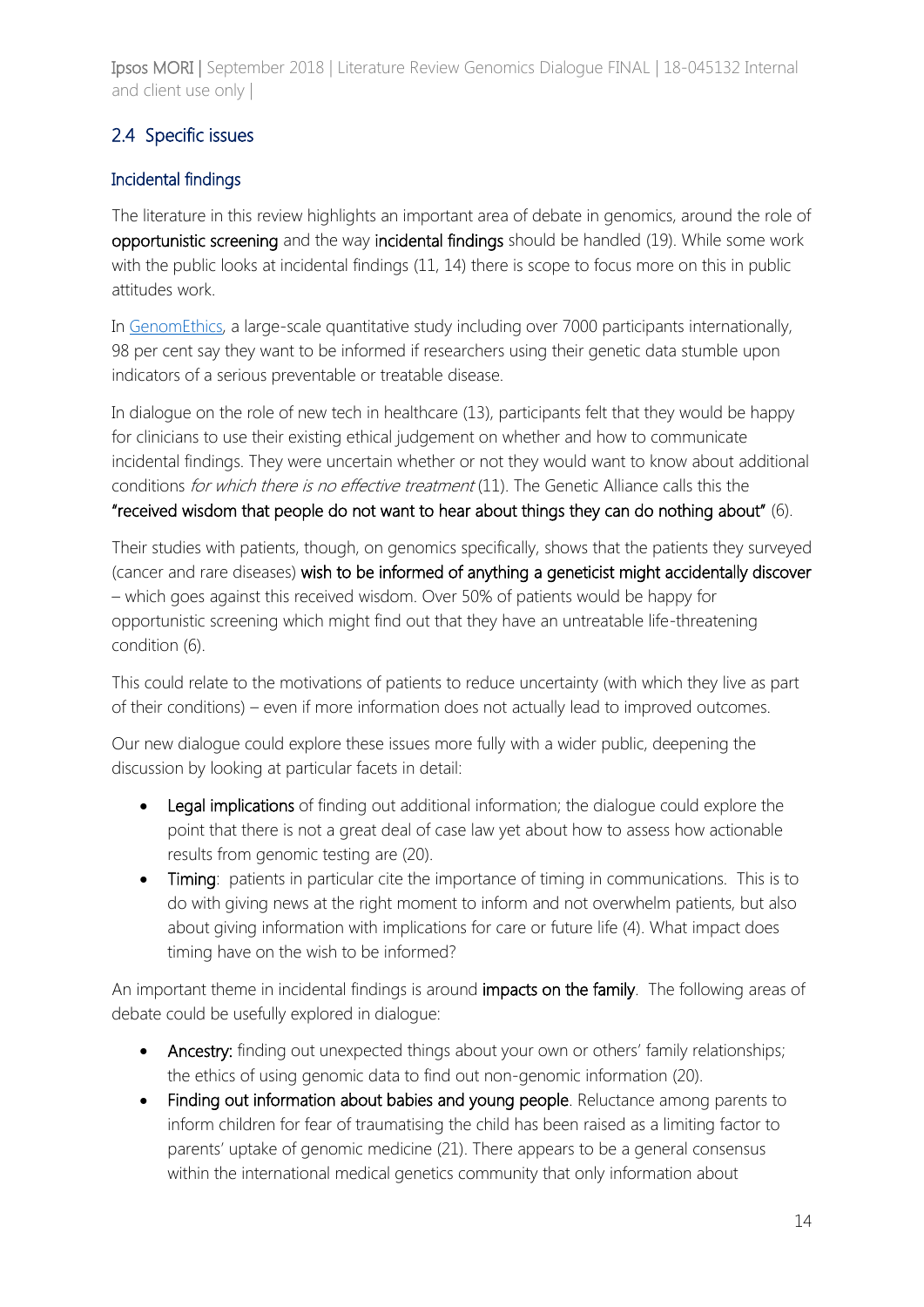childhood conditions should be shared with parents following whole genome sequencing of sick babies. However, views on which childhood conditions should be included in the information given to parents vary between countries. Practice in the UK and Europe tends towards a more focused approach to specifically determine the cause of a child's current illness. However, parents of children participating in the UK's 100,000 Genomes Project can opt to find out whether their child has several additional gene changes that can cause childhood conditions, as well as those relating to their existing condition. The British Society for Genetic Medicine have expressed concerns about this becoming mainstream NHS practice without full evaluation of the consequences for the children involved (15).

- The ethics of finding out health information about other members of your family: 70% of patients would want to undergo genetics tests and share their data if it would improve their own treatment tailoring, regardless of the implications on future health information about their families (4). One quarter of the same survey sample would undergo genetics tests explicitly *because* it might offer family members information on their own health (4). However, family members may not wish to know their genetic information, and a donor's discovery of a propensity to a particular disease could cause distress (15). Further, a distinct feature of genomic data from other health data is the information it provides on a donor's family. When asked about the ethical implications of family data, health representatives noted that comparing patients' genome sequences with those of their close relatives could improve clinical interpretation, and therefore restricting the 100,000 Genomes project to patients with relatives who were willing to participate could improve the scientific robustness of the study. However, the clinical aspect of the project made this selection unethical as it could lead to denial of care based on family structure (3).
- Exploring underlying assumptions about kinship and family. Discomfort with the familial implications of genetic results may reflect particular cultural preferences of different kinship systems. Familial interdependence – not considering an individual as separate from their family – has been associated with African American women having more negative attitudes towards genetic testing in the US (1). Kinship systems may affect the way people view inheritance due to concepts of family privacy (1). This aspect of genomic medicine may deter certain populations from participating and therefore may lead to unequal uptake across ethnic groups.

#### Implications for dialogue

• When exploring 'red lines' around incidental findings, include examples which allow us to discuss the legal context, the timing of information, as well as issues around ancestry, babies and young people, the ethics of finding out information about families for both individuals ad society, and views of different ethnic groups.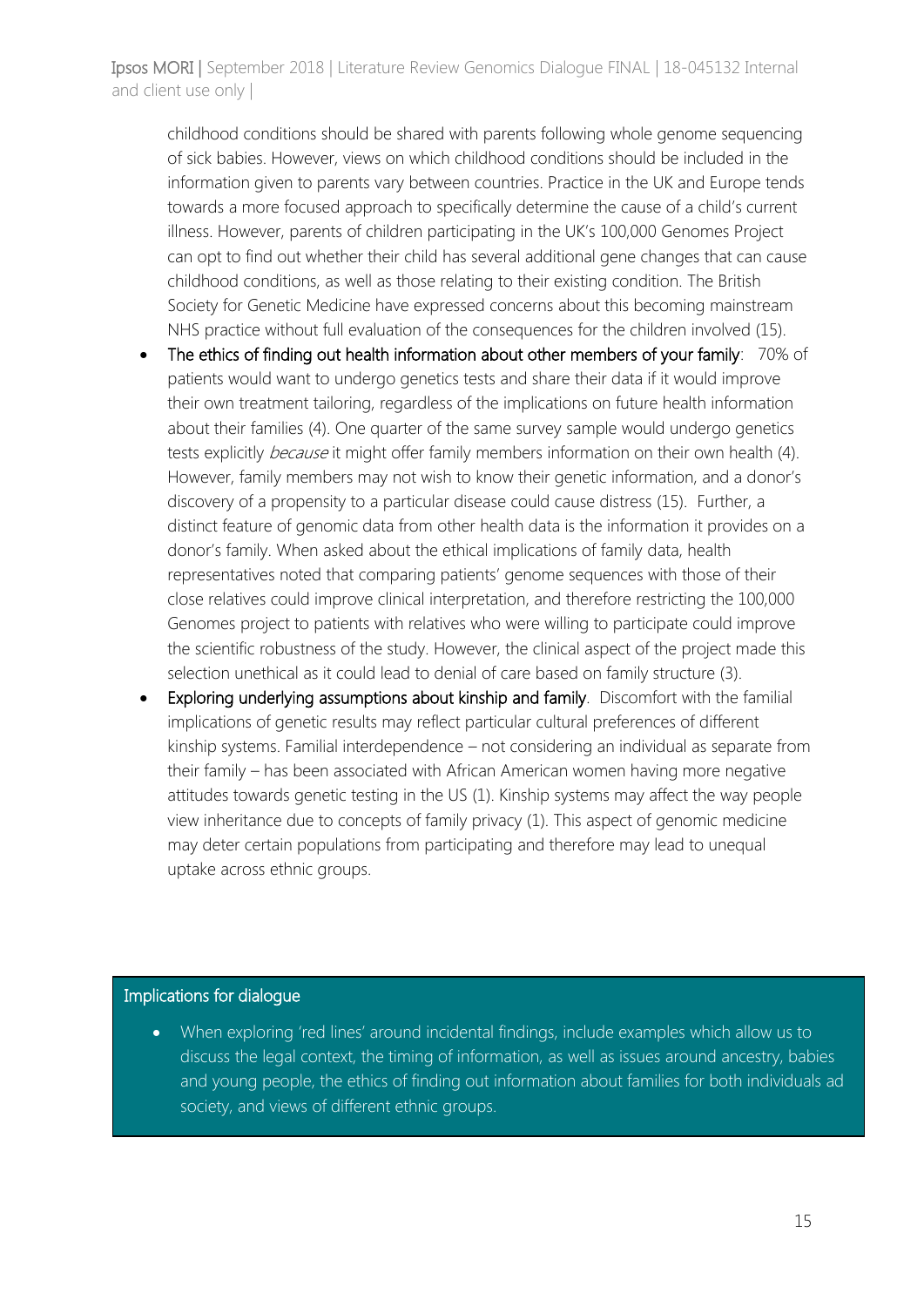## **Consent**

Stakeholders and experts have considered issues around consent (20) and public and patient views have also been canvassed (11, 4, 6). The HRA's recent dialogue (11) covered the mechanics of consent in some detail. The Genetic Alliance's patient research (4, 6) also asked many questions on consent, ultimately recommending dynamic consent where possible for genomics.

Despite this coverage, there remain significant debates over the best way to consent participants in genomics (5). These issues could be discussed further with the public in the light of a genomics rollout, such as:

- Ethics of automatic opt-in for all, in terms of the social contract.
- How equitable dynamic consent can be, given varying levels of digital literacy.
- The ethics of potential future uses of data: The report from the Nuffield Council on Bioethics (15) points out that as genomic and data mining techniques improve, existing data may yield more and more insight. This could occur to the point where the individual could not have been reasonably expected to foresee how their data could be used when they originally consented (15). A [recent study by the National Data Guardian](https://www.gov.uk/government/speeches/talking-with-citizens-about-expectations-for-data-sharing-and-privacy) tests the idea of "reasonable expectation" when weighing up consent issues. They conclude that this concept is a difficult one for the public to think about – even across a three-day event – and that participants tended to gravitate towards talking about whether they supported the purpose of the data sharing or not, rather than abstract formulations about reasonableness. The current dialogue will need to find new ways to explore this.
- The role of counselling and trained advisors (11, 5)

#### Implications for dialogue

- Explore public attitudes to consent in the light of the uncertainties of future uses of data, and find new ways to bring to life "reasonable consent". Explore dynamic consent in the light of this.
- Explore the appeal of automatic opt-in and its benefits and drawbacks in the light of the social contract, and the role of counselling.
- Do not cover consent processes in detail, this has been covered in previous studies.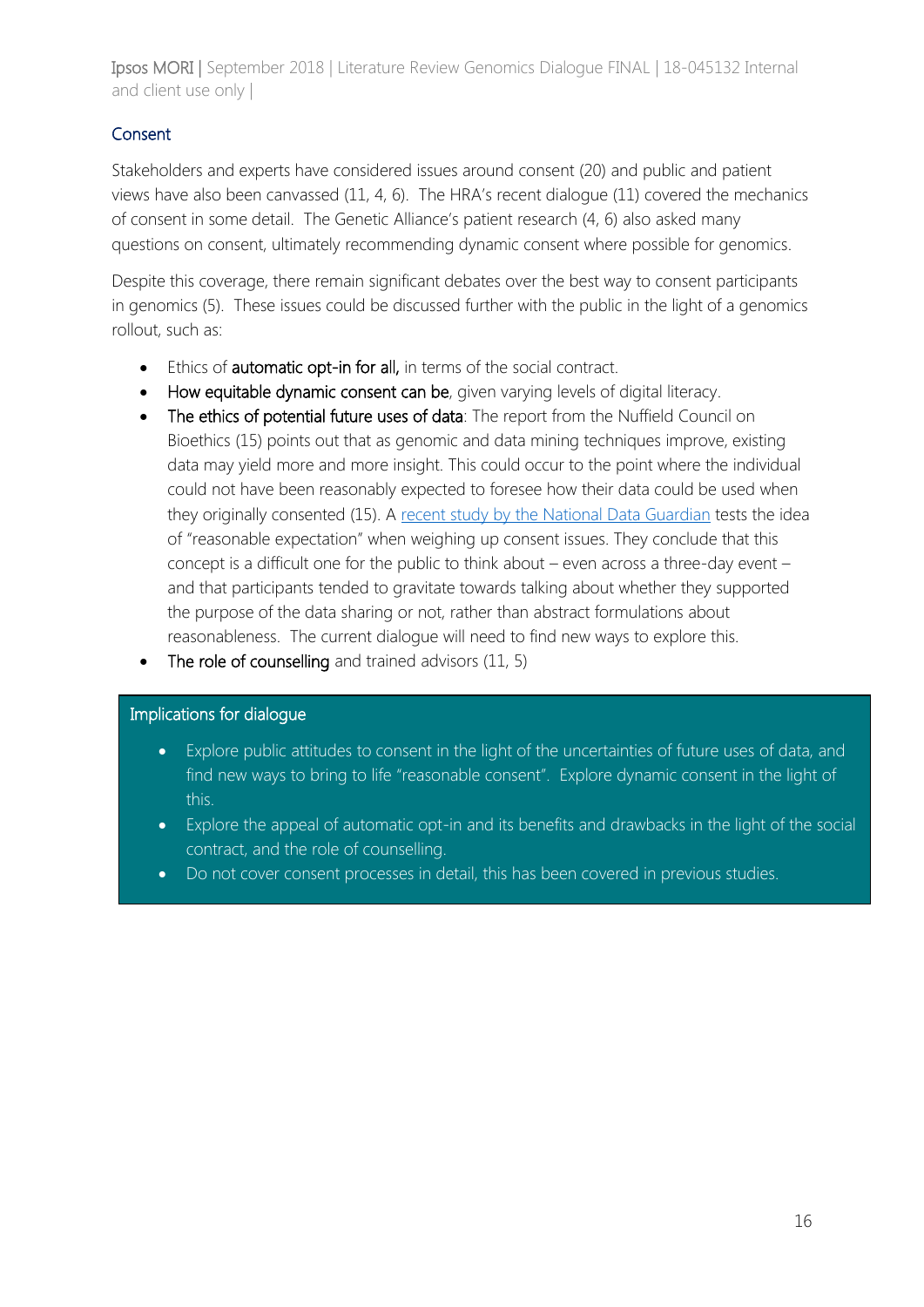## 2.5 Views on access to, and use of, genomic data

#### Who should have access?

1

Access to healthcare data has been a hot topic in recent years. Research and dialogue with the public has explored this in detail (12, 14, 3). Bodies in the public sector have wanted to understand the extent of any public mandate for data sharing across both public and private sectors, while both the NHS and private sector are increasingly keen to avoid reputational risks around data protection caused by sharing data too recklessly<sup>4</sup>. This has informed various public dialogues and a range of other studies.

The Wellcome Trust study (14) discovers that the public tacitly apply four tests when the question of access to healthcare data by commercial organisations is considered. The degree to which the public think that commercial access to their health data is acceptable is subject to conditions about how the data will be used. The 'Why' being the most important question; public benefit must be a core aim of the data sharing. This also fits with the Involve/Carnegie Trust/UPD framework (12) where 'purpose' is a key factor in evaluating the success of data sharing.

It seems this process of evaluation applies to genomics. Reports show that people are willing to accept that the private sector can have a significant role in developing treatments for rare disease – even surpassing the role of the public sector, and even if they may have been initially doubtful about the positive role of commercial companies (21). If participants have information about how the data will be used and who will have access to it, they will be more willing to accept the use of their data (21).

The public tend to trust the motivations of clinicians – who are perceived to prioritise immediate care of their patients – more than researchers, whose motivations they see as varied (11, 14). Patients and public are also more suspicious of industry-funded scientists than publicly-funded scientists, as they fear the former may favour financial gain over public welfare (20).

The Genomics Conversation report notes that many people are eager to share their data if there is a benefit to society, but are less eager when profit-making companies are involved. Research by companies who profit from the sharing of genomic data is only considered acceptable if it brings about a wider social benefit (5).

The current dialogue will not need to explore the different circumstances in which commercial access is acceptable in general, as this has been covered so thoroughly.

Instead we should focus on the detail of the 'red lines' held by the public about genomics specifically. To avoid replicating what has been done already, the dialogue could cover:

• Specific risks to individuals and society around insurance uses: In the BSA Futures Debates, (5) over 95% of respondents reported they would be unhappy to share genomic data with insurance companies. The most common fear expressed by public and patients is that health insurers will use genetic information to create stratified premiums or limit access to

<sup>4</sup> Particularly in the wake of well-known data privacy examples such as the Information Commissioner's ruling that DeepMind should not have had access to patient data given by the Royal Free Hospital[. https://www.theguardian.com/technology/2017/jul/03/google](https://www.theguardian.com/technology/2017/jul/03/google-deepmind-16m-patient-royal-free-deal-data-protection-act)[deepmind-16m-patient-royal-free-deal-data-protection-act](https://www.theguardian.com/technology/2017/jul/03/google-deepmind-16m-patient-royal-free-deal-data-protection-act)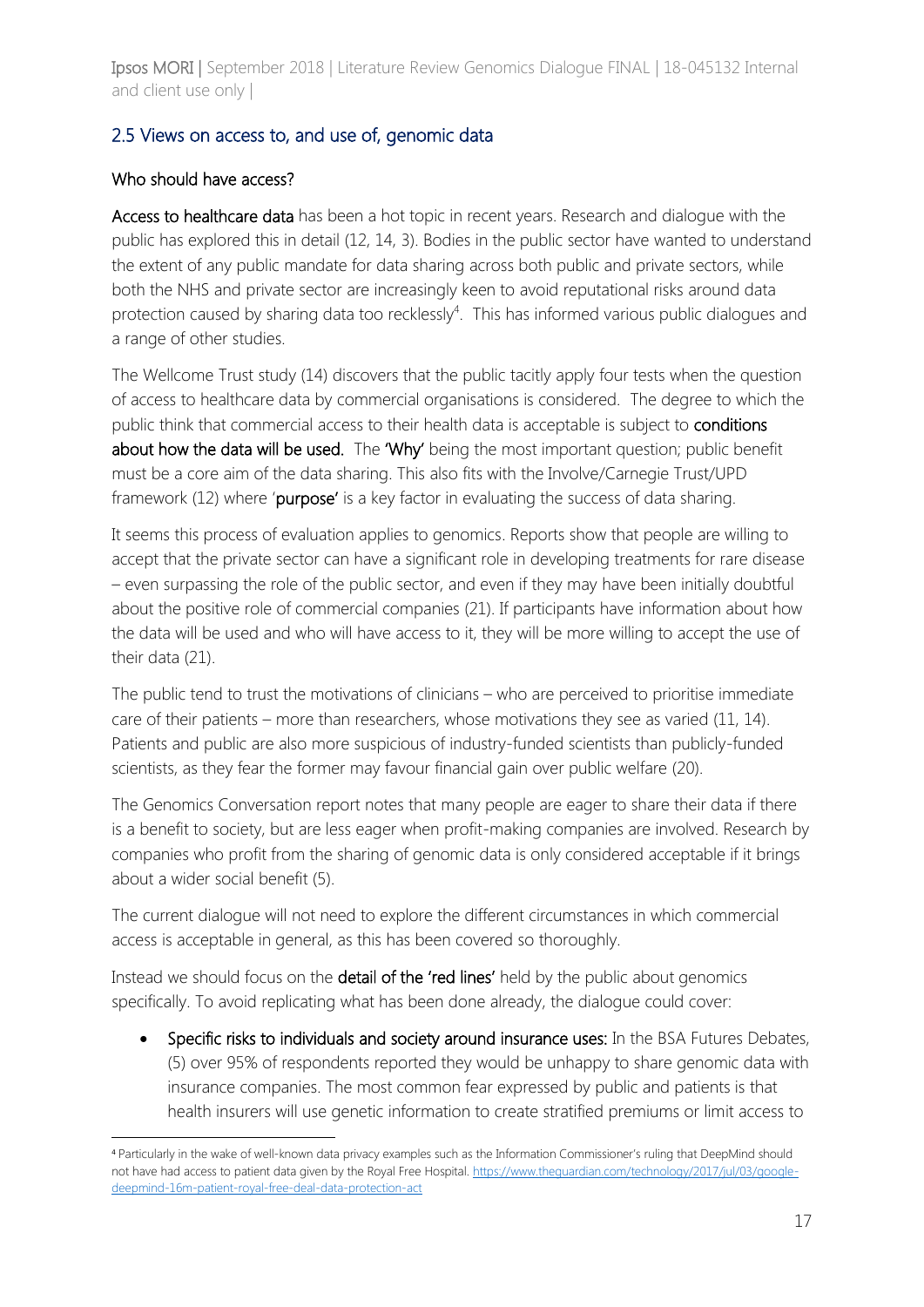insurance entirely (13, 4, 6, 11, 13, 14). This could create harms for individuals, plus there are concerns about the implications of a national genomic database on society generally (9). In the HRA's recent dialogue (11) participants felt that the current moratorium on data sharing with insurance was not a reassurance, as this could be revoked in future; and they felt that genomic information once shared cannot be retrieved. This is part of broader concerns about sharing personal data with the private sector (12, 14), but goes beyond this to being a specific concern. There are particular concerns from BAME communities around insurance uses (22,24) based on historical experiences and narratives around illtreatment and discrimination towards BAME groups in medical research. There are concerns to the point that financial discrimination could lead to a form of social eugenics.

- The nature of public and private partnerships which may underlie the realisation of genomics. The dialogue should include discussion of what the public want the role of private genomic services to be in the healthcare system, and how it relates to the work of the NHS. This could include more explicit discussion of funding and how to optimise the value of health data; including some of the options for different data ownership models which have been proposed<sup>5</sup>, but not explored with the public as yet. We should discuss the implications if the NHS cannot provide all services to all, and then private providers might deliver commercial services which are also unequally distributed, or may include ethical or technical strictures on their products and services which do not meet the high standards of the NHS. 90 per cent of people support the founding principles of the NHS, indicating that these principles are just as relevant today as when the NHS was established ([King's Fund and Ipsos MORI,](https://www.kingsfund.org.uk/publications/what-does-public-think-about-nhs) 2018). Genomics England is also trusted to have participants' interests at heart (8). We will need to cover public expectations of the bodies involved and the way the social contract should cover new relationships. Overall, we could ask; who should a new social contract include? The NHS and the public, but what might be the role of other bodies?
- Discussion of international data sharing of genomic data in particular. While health data has been shared across many boundaries for healthcare evaluation, and is broadly acceptable, "we are now entering a new era of connectivity, with plans to link entire health systems, across countries, to each other." (9)
- Anna Middleton (9) also notes the principles enshrined in the International Declaration on Human Genetic Data, among which is the need for adequate privacy protection. The nature of that privacy protection and the safeguards which can be expected should be discussed. The question of who should have the 'decision power' to make judgements about data access is also a live one for the public, discussed in the BSA deliberative dialogue on genomics (5). This could be further explored in the current dialogue.

1

<sup>5</sup> For example a biotrust model, in this paper

<http://www.lancaster.ac.uk/fss/journals/gsp/docs/volume1number3/dwgspvol1no32005.pdf>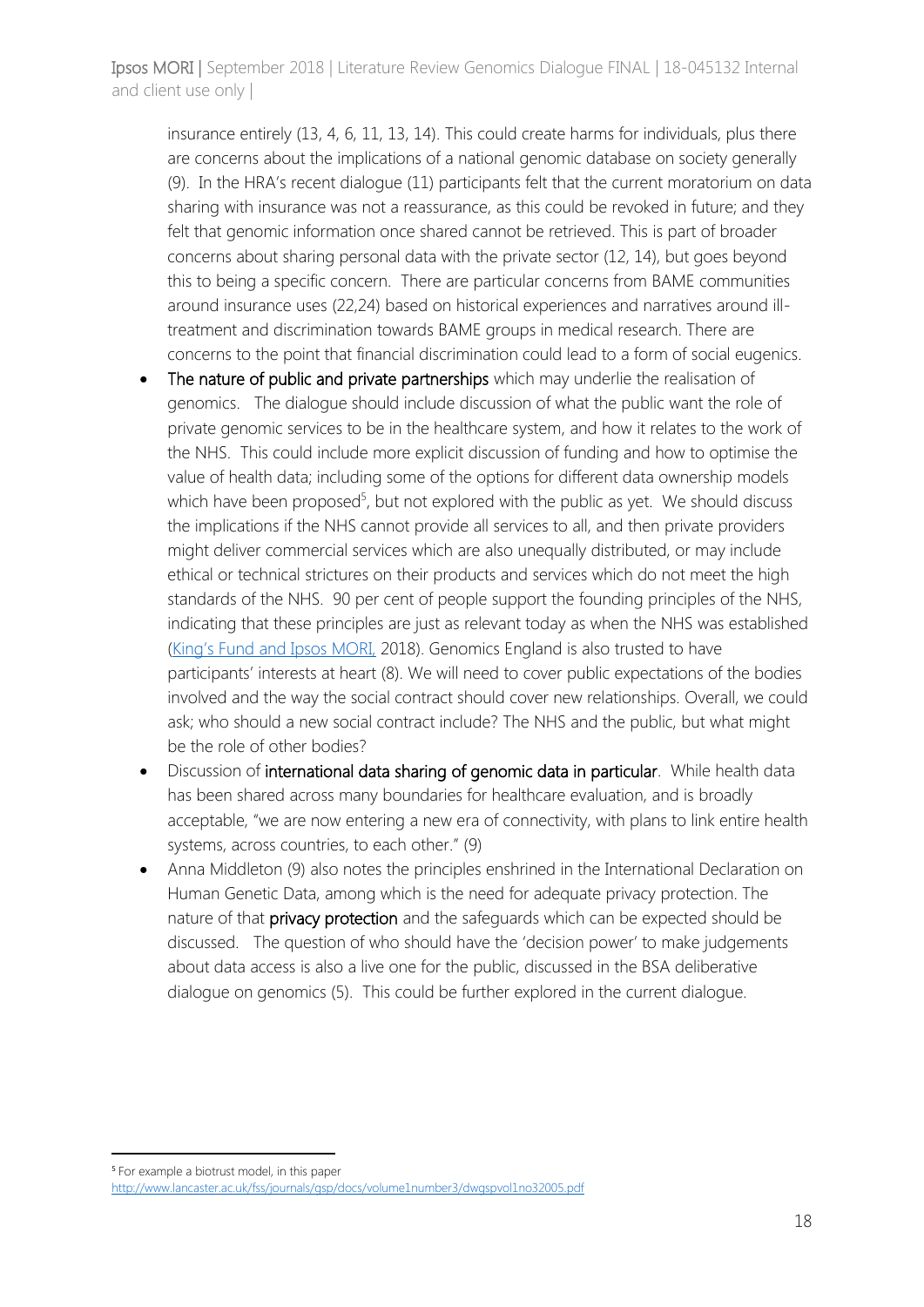#### Differences between different groups

Young people are more aware of data security issues than older, and 55% (18-34 yo) compared to 62& (55+ yo) are concerned about data security (25,5). Public acceptability of commercial access to health data also appears to be linked to demographic factors: educational attainment, social grade, and broader understanding of how data is used affected correlate with greater acceptability (14).

Public and patients see their health data as having **value to society**  $(4, 6, 11, 14)$  – though people in groups ABC1 are more likely than those in C2DE groups to view health data as having potential benefit to society (25); hence there may be socioeconomic differences around perceptions of value.

#### Implications for dialogue

- Dialogue should include discussion of insurance, private and public partnerships, international sharing, and explore hypotheses around different data relationships and roles of different providers.
- Specifically on insurance, while we already know that the public are concerned about insurance uses of genomic data, there is scope for more granularity on what they are most concerned about.
- We should keep a tight focus on genomics, as these issues have been covered already around health data generally.
- We should split out findings by different groups.

## 2.6 Current and future capabilities of the NHS

Views on the health of the NHS and its readiness for genomics will be relevant background for this project.

In the Genetic Alliance studies, risks and benefits are assessed by patients based on how well learning from genomic data is translated into care, and how effectively research can be passed through to clinical practice (6). Patients, public and clinicians have also noted that the benefits of genomic medicine are dependent on the turnaround time of results and how they are used clinically (2, 4).

However, research with clinicians reveals that they feel the health service is 'a million miles' away from being able to deliver genomic medicine (19). A survey in Canada with medical oncologists involved in genomics trials identifies that most do not see themselves as experts in genomics, especially when it comes to newer techniques (2). The PHG and Genomics England held an event with the All Party Parliamentary Group on Personalised medicine, at which parliamentarian attendees wanted to focus on NHS capacity, including the number of pathologists needed (5).

There is, however considerable public trust in the NHS. The public tend to assume that health research is conducted under the auspices of the NHS, and have limited knowledge of other actors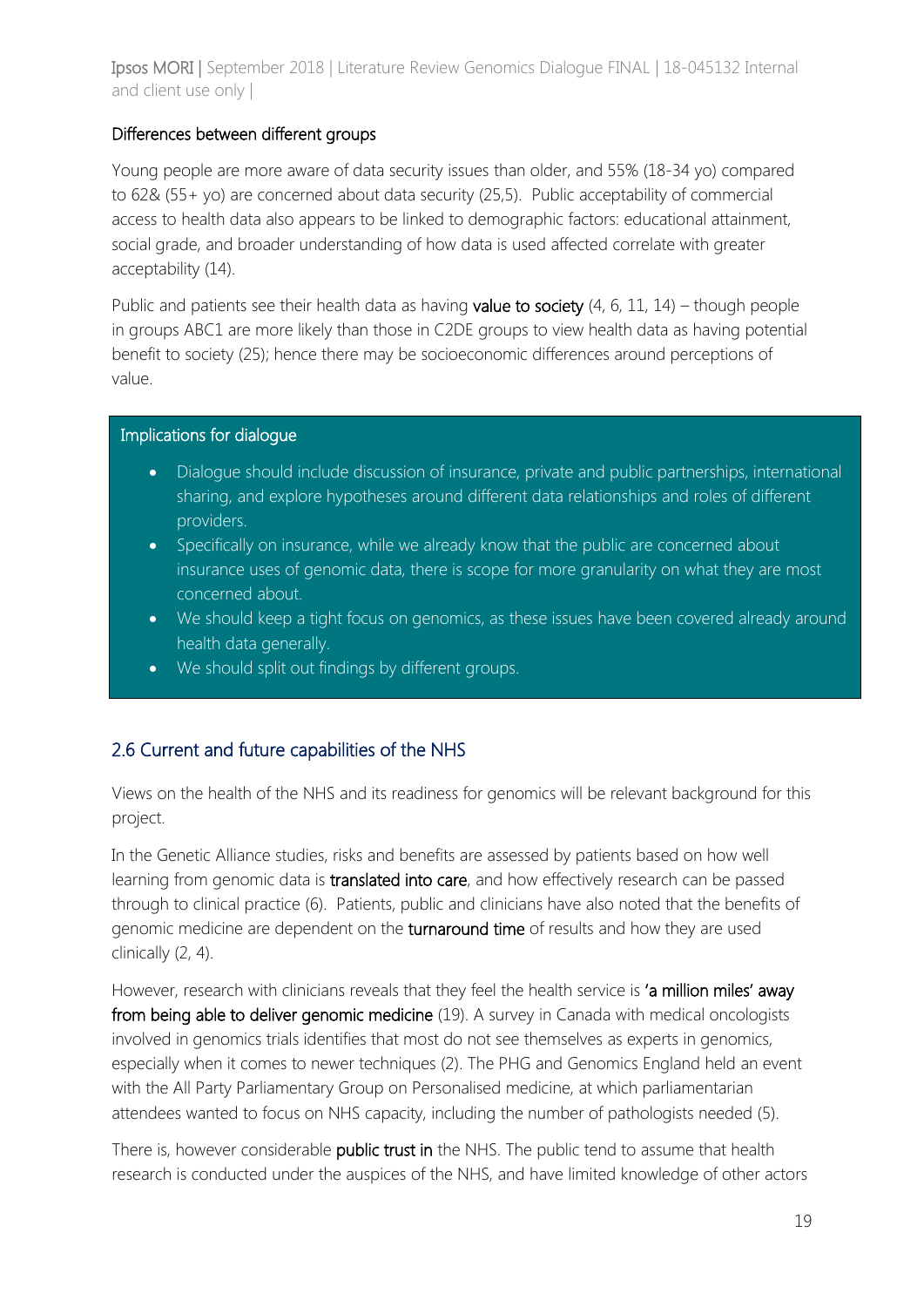involved. This leads to assumptions that all health data is handled under with clear and consistent safeguarding protocols, is never used with a profit motive in mind, and that accountability is straightforward: leading to implicit trust in the system as it is (11), and potential risks for a future genomics rollout which might include more complex processes.

This dialogue could cover public aspirations and concerns about the following areas, which have not been covered in depth:

- How a hybrid approach to research and clinical care should be deployed in genomics: Research and clinical care include different models of participation and feedback. Thinking about the hybrid nature of genomics raises questions about different thresholds for understanding participation, and discussion of practice from clinical and research (3). Public and patients know that findings from research may not yield them personal information or benefits (8, 11); but at the same time the Genetic Alliance recommends that the pathway from research to care should be as streamlined as possible (6). If the direction of travel is towards personalised medicine, equity could be hard to maintain as treatments appropriate for a diversity of patients with different genetic mutations may not exist. The NHS must develop systems for how to manage this, particularly with respect to diseases with a higher association among different ethnic groups (10). There are other issues, such as how the NHS might benefit from population-wide screening, and what the approach should be to genetic counselling, which could be discussed here. (6).
- How should we fund a rollout? The Genetic Alliance recommend in their studies (4, 6) that for benefits to be realised, the whole NHS workforce will need to be upskilled to manage genomic data and its implications. The public currently are very concerned about preserving the NHS (healthcare and the NHS are seen as the most important issues facing the country, second only currently to Brexit in the [Ipsos MORI Issues Index\)](https://www.ipsos.com/ipsos-mori/en-uk/ipsos-mori-issues-index-july-2018-public-concern-about-eu-and-brexit-rises-historic-levels).
- How can the NHS demonstrate its data protection capabilities? In the AMS study on future technologies in health participants questioned whether the NHS has the capacity to work with future tech providers, negotiating partnership and explaining relationships to the public. The NHS bears the weight of responsibility for safeguarding data and for doing this well (13). This could be discussed in more detail.

#### Implications for dialogue

- Explore; how can genomics be rolled out given the current strengths and weaknesses of the NHS?
- Explore what the public would like to see in terms of readiness for genomic rollout on the clinical practice side.
- Explore the different relationships around data which the NHS might have to oversee, and what the public expects the NHS to demonstrate in terms of its capacity to protect data.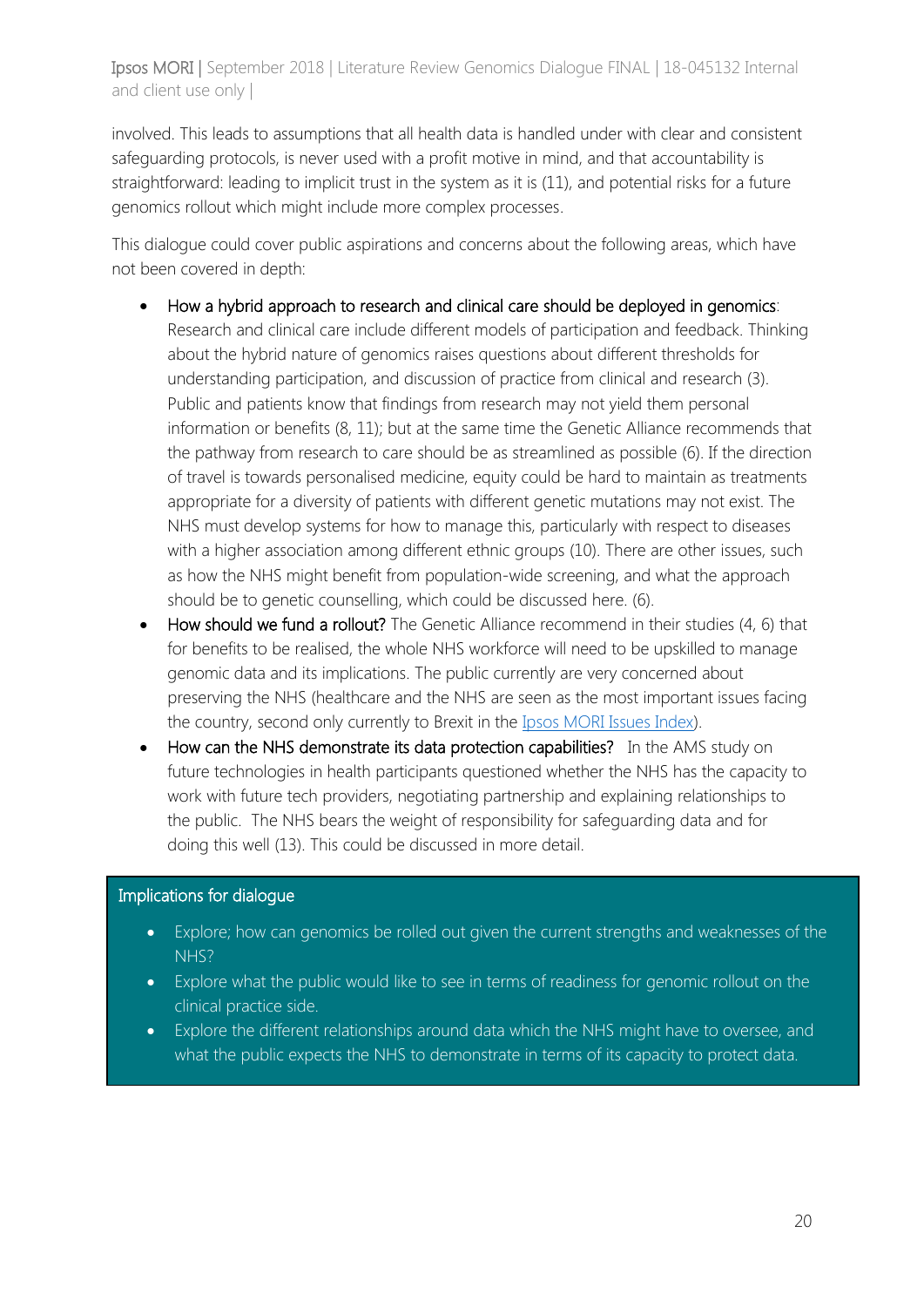## 2.7 Communications around a wider genomic rollout

Genomics England is required to bridge the divide between the way the public talk about genomics, and the way academics and clinicians might discuss the issues. (5) The 'Socialising the genome' engagement project funded by Genomics England, the Wellcome Trust and the Wellcome Sanger Institute and the work of Understanding Patient Data generally, have explored the language and concepts which would best cut through with the public on genomics, and this dialogue will need to build on the good principles already developed.

The patients researched by the Genetic Alliance considered it quite easy to explain the concept of genomic sequencing (4). This was a self-selecting group of people who already knew about the process in detail, but it implies that once involved in the project, the concepts are not too difficult for people to grasp.

We should report on how best to communicate with the public around a wider rollout. From the review of literature, the following areas are likely to be important:

- How to increase awareness of genome sequencing and the 100,000 Genomes project. Participants in public dialogue workshops have expressed genuine surprise that this technology existed, and that it could benefit patients with a range of health conditions, including infectious diseases, and not just those who have a rare disease (11). How should the capabilities and limitations of genomics be conveyed?
- How and why genomic information might be shared, and the potential complexity of the relationships between the NHS and other bodies.
- How do the public respond to the communication of uncertainty? Once aware of the project, patient expectations must be carefully managed – especially in circumstances where tests are unavailable or ambiguous (10). Diagnostics must not be overpromised: participants must understand that identification of disease susceptibility will not always remove the risk of that disease (10). Even where drugs are developed based on genomic findings, they may be very expensive and may not be approved by NICE (10). Public expectations may be more realistic if there is a media effort to convey the uncertainties in this field and deliver a less deterministic message on the potential for diagnoses for research participants (20).
- How to balance benefit and risk: Participants in dialogue on medical innovation emphasised that although a good understanding of risk was required to ensure informed consent, an over-emphasis on risks can lead to the benefits being forgotten. It was suggested that communications should focus on the risk–benefit balance (10).
- Too much information or too little? Information should be sufficiently concise that participants find it easy to digest. Research shows that participants of the 100,000 Genomes Project do not always read the information provided (3). Providing further information may cause confusion or a feeling of being overwhelmed. This needs to be balanced against the need for informed consent.

The needs of particular groups. Qualitative research on BAME patients suggests that there is some feeling that medical consultations focus too heavily on the collection of information and do not take sufficient time to explain why this is useful or necessary (1).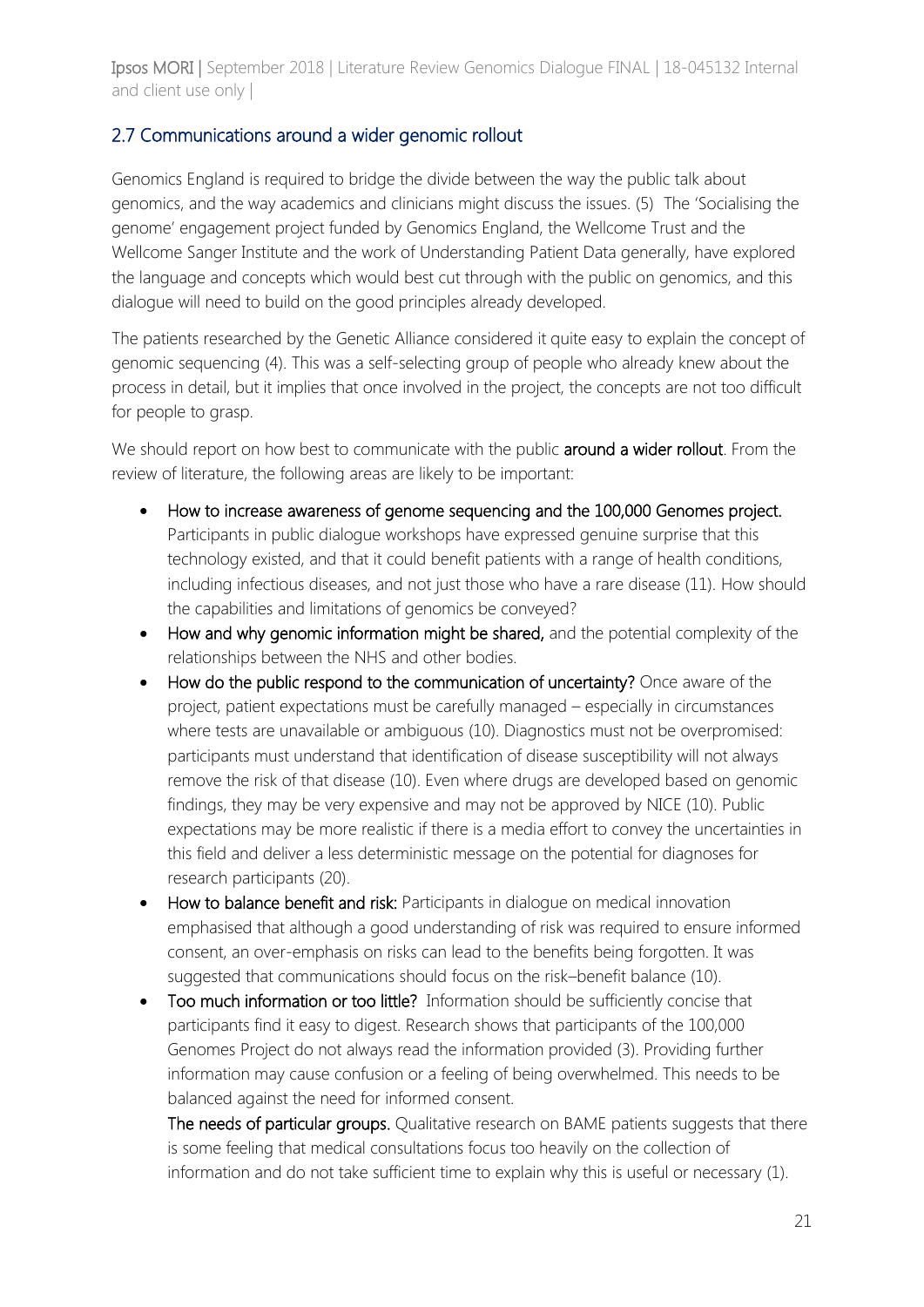However, pilot community-based cancer genetics services, held at venues including faith centres and cultural events, and distribution of translated leaflets to raise awareness of familial cancer may improve satisfaction with genetic services and reduce religious sensitivities when conveying bad news (1) – although in isolation these initiatives have not yet been associated with significant uptake by ethnic minorities.

## Implications for dialogue

• Identify the most motivating ways to communicate around the wider rollout, covering increasing awareness of the potential of genomics, its uncertainties and risks; the level and detail of information required, and the different needs of particular groups.